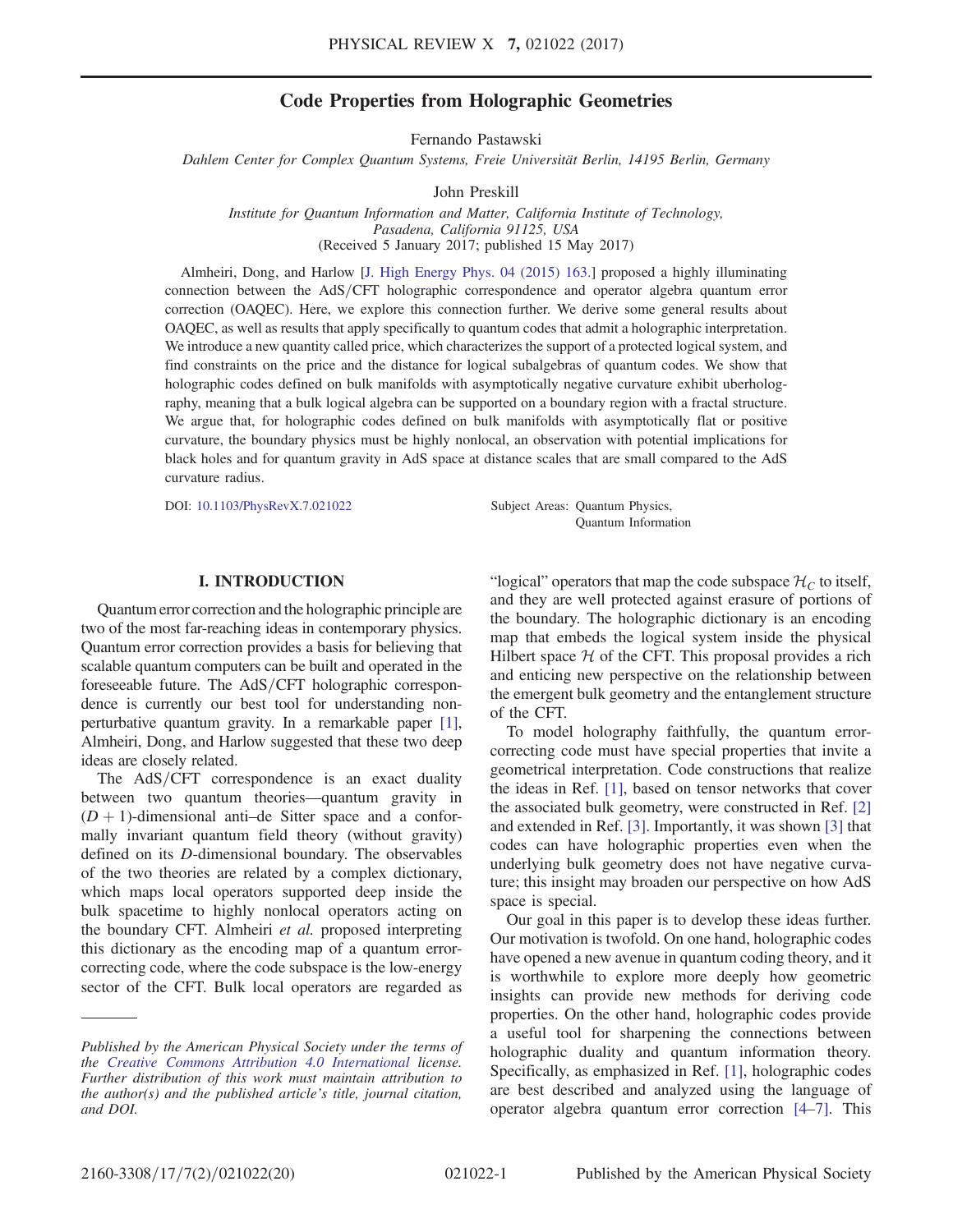powerful framework deserves to be better known, and much of this paper is devoted to amplifying and applying it.

We view our work here as a step along the road toward answering a fundamental question about quantum gravity and holography: What is the bulk? The  $AdS/CFT$  correspondence has bestowed many blessings but should be regarded as a crutch that must eventually be discarded to clear the way for future progress in quantum cosmology. We think that strengthening the ties between geometric and algebraic properties will be empowering and that operator algebra quantum error correction can help us reach this goal. As examples, we provide an algebraic characterization of a point in the bulk spacetime and discuss criteria for local correctability of the boundary theory. We also elaborate on the notion of uberholography, in which bulk physics can be reconstructed on a boundary subsystem with fractal geometry.

### A. Outline

In Sec. [II](#page-1-0), we review the formalism of operator algebra quantum error correction (OAQEC). We explain how the notion of code distance can be applied to a subalgebra of a quantum code's logical algebra, and we introduce the complementary notion of the price of a logical subalgebra, the size of the minimal subsystem of the physical Hilbert space which supports the logical subalgebra. We also derive some inequalities relating distance and price, and note that distance and price are equal for the logical subalgebra supported on a bulk point. In Sec. [III](#page-6-0), we review the connection between holography and quantum error correction, emphasizing the role of OAQEC in the analysis of holographic codes. We formulate the entanglement wedge hypothesis, a geometric criterion that determines whether a bulk logical subalgebra can be reconstructed on a specified boundary region, and work out some of its implications. We also discuss properties of punctures in the bulk geometry, which provide a crude description of black holes inside the bulk.

In Sec. [IV,](#page-11-0) we explain the idea of uberholography and compute the universal fractal dimension, which determines how price and distance scale with system size for a holographic code defined on a hyperbolic disk. In Sec. [V,](#page-13-0) we investigate the conditions for local correctability in a holographic code, where by "local" we mean that the erasure of a small connected boundary region R can be corrected by a recovery map that acts only in a slightly larger region containing  $R$ . We explain that holographic codes are locally correctable when the bulk geometry is negatively curved asymptotically but not for asymptotic flat or positive curvature. We interpret this property as a signal of nonlocal physics on the boundary in the flat and positively curved cases, and we also relate properties of black holes to features of holographic codes with positive curvature. In Sec. [VI,](#page-15-0) we use geometrical and entropic arguments to prove a strong quantum Singleton bound for

holographic codes, which constrains the price and distance of a logical subalgebra. Section [VII](#page-16-0) contains some concluding comments.

### <span id="page-1-0"></span>II. OPERATOR ALGEBRA QUANTUM ERROR CORRECTION

In this section, we briefly review the principles of OAQEC [\[4](#page-18-3)–7], providing a foundation for the discussion of holographic codes. We explain how the notion of code distance can be generalized to the OAQEC setting. We also introduce a related but complementary notion, the price of a code and of a logical operator algebra. In a holographic context, the distance of a bulk logical algebra characterizes how well the bulk degrees of freedom are protected against erasure of portions of the boundary, while its price characterizes the minimal boundary region on which the bulk degrees of freedom can be reconstructed.

### A. von Neumann algebras

<span id="page-1-2"></span>Since we formulate quantum error correction in an operator algebra framework, we begin by reviewing the structure of finite-dimensional von Neumann algebras. For a finite-dimensional complex Hilbert space  $H$ , a von Neumann algebra on  $H$  is a complex vector space of linear operators acting on  $H$ , which is closed under multiplication and Hermitian adjoint. Any such algebra A can be characterized in the following way. The Hilbert space  $H$ contains a subspace with a direct sum decomposition, such that each summand is a product of two tensor factors:

$$
\mathcal{H} \supseteq \bigoplus_{\alpha} \mathcal{H}_{\alpha} \otimes \mathcal{H}_{\bar{\alpha}},\tag{1}
$$

<span id="page-1-1"></span>where  $\mathcal{H}_{\alpha}$  has dimension  $d_{\alpha}$  and  $\mathcal{H}_{\bar{\alpha}}$  has dimension  $d_{\bar{\alpha}}$ . The von Neumann algebra A can be expressed as

$$
\mathcal{A} = \bigoplus_{\alpha} \mathcal{M}_{\alpha} \otimes I_{\bar{\alpha}},\tag{2}
$$

<span id="page-1-3"></span>where  $\mathcal{M}_{\alpha}$  denotes the algebra of  $d_{\alpha} \times d_{\alpha}$  matrices and  $I_{\overline{\alpha}}$ denotes the  $d_{\overline{\alpha}} \times d_{\overline{\alpha}}$  identity matrix. The commutant  $\mathcal{A}'$  of  $A$  contains all operators on  $H$ , which commute with all operators in  $A$ , and can be expressed as

$$
\mathcal{A}' = \bigoplus_{\alpha} I_{\alpha} \otimes \mathcal{M}_{\bar{\alpha}}.\tag{3}
$$

The center  $Z(\mathcal{A})$  of  $\mathcal{A}$ , which is also the center of its commutant, contains all elements of the form

$$
\bigoplus_{\alpha} m_{\alpha} I_{\alpha} \otimes I_{\bar{\alpha}};\tag{4}
$$

note that the center is Abelian.

A nontrivial von Neumann algebra (with more than one summand) describes a quantum system with superselection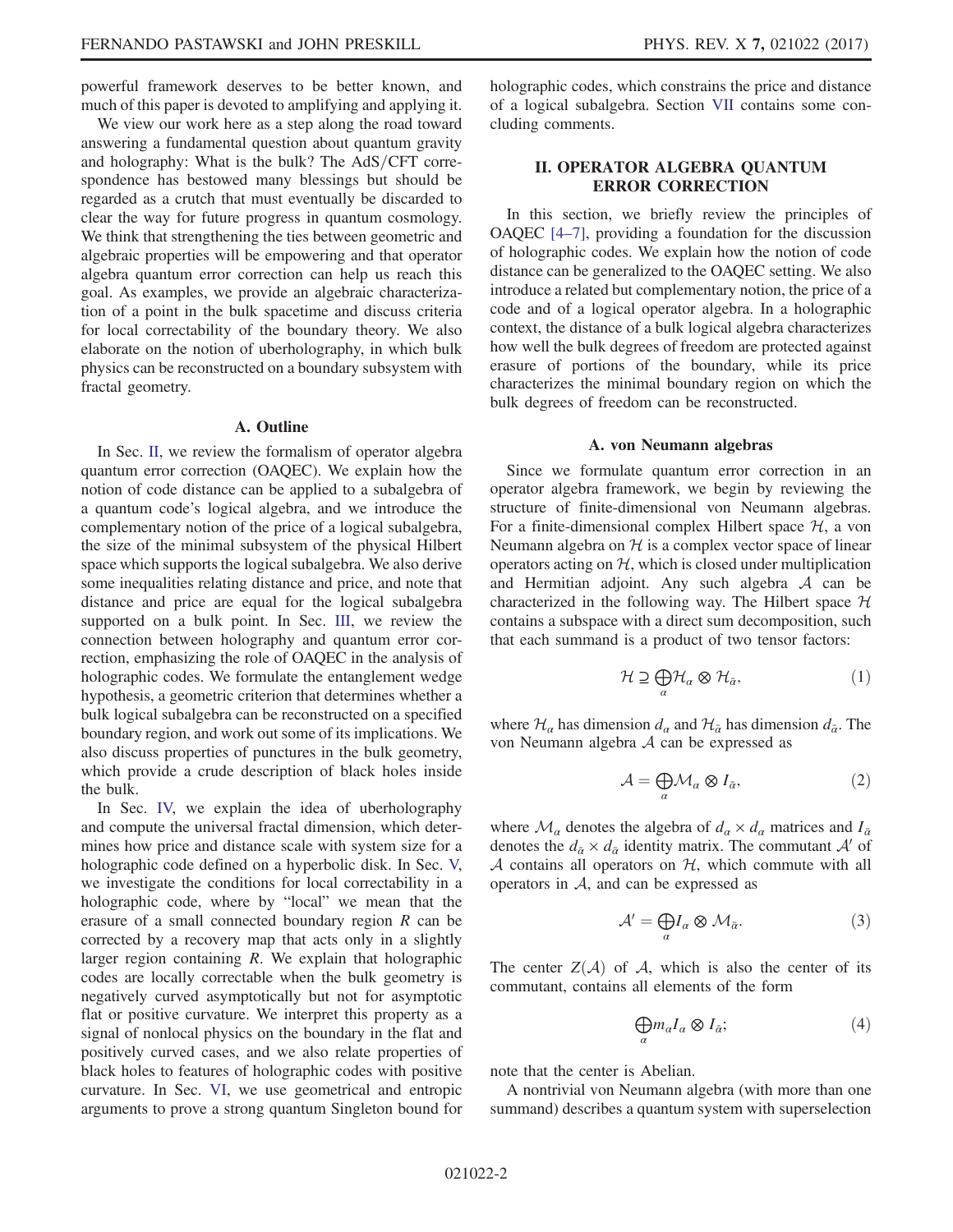sectors. We may regard  $\alpha$  as a label that specifies a sector with a specified value of a locally conserved charge. By focusing on  $A$ , we focus our attention on operators that preserve  $\alpha$ . To interpret the decomposition, Eq. [\(1\)](#page-1-1), we imagine a system shared by two parties, Alice and Bob, where in each  $\alpha$  sector, the parties have equal and opposite charges. The algebras  $\mathcal A$  and  $\mathcal A'$  capture the chargepreserving operations that can be applied by Alice and Bob, respectively. Equivalently, we may say that a nontrivial von Neumann algebra describes a system that encodes both classical and quantum information, where operators in the center  $Z(\hat{A}) = Z(A')$  act only on the classical data (the label  $\alpha$ ) while  $M$  acts on the quantum classical data (the label  $\alpha$ ), while  $\mathcal{M}_{\alpha}$  acts on the quantum data in the sector labeled by  $\alpha$ .

In OAQEC, we consider  $H_C$  to be a code subspace of a larger physical Hilbert space; hence,  $\mathcal A$  and  $\mathcal A'$  are algebras of logical operators that preserve the code subspace. In the case where there is a single summand and  $\mathcal{M}_{\bar{\alpha}}$  is one dimensional, A is the complete algebra of logical operators. This is the standard setting of quantum error-correcting codes. If there is a single summand and  $\mathcal{M}_{\bar{\alpha}}$  is nontrivial, then  $A$  is the algebra of "bare" logical operators in a subsystem code. In this setting, the code subspace

$$
\mathcal{H}_C = \mathcal{H}_\alpha \otimes \mathcal{H}_{\bar{\alpha}} \tag{5}
$$

has a decomposition into a protected tensor factor  $\mathcal{H}_{\alpha}$  and a "gauge" factor  $\mathcal{H}_{\bar{\alpha}}$ , and A acts only on the protected system.

The more general setting, with a nontrivial sum over  $\alpha$ , arises naturally in the context of holographic duality, where the code subspace corresponds to the low-energy sector of a conformal field theory whose gravitational dual is a bulk system with emergent gauge symmetry. The Abelian center  $Z(\mathcal{A})$  of  $\mathcal A$  can, for example, encode classical data of the bulk geometry (see Ref. [\[8\]](#page-18-4) for a recent tensor network interpretation). An important example of such a classical variable contained in  $\mathcal A$  is the area operator (see Ref. [\[9\]\)](#page-18-5) that arises in the Ryu-Takayanagi formula relating boundary entropy to bulk geometry.

Another reason the OAQEC formalism is convenient in discussions of holography is that we can formulate the notion of complementary recovery [\[10\]](#page-18-6) using this language. If the physical (boundary) Hilbert space has a decomposition as a product  $RR<sup>c</sup>$  of two subsystems, we may ask whether a subalgebra  $A$  acting on the code space can be "reconstructed" as an algebra of physical operators with support on  $R$ , in which case we may say that erasure of  $R<sup>c</sup>$  can be corrected for the algebra A. We say that the code exhibits complementary recovery if the logical subalgebra A can be reconstructed on R and its commutant  $A'$  can be reconstructed on  $R<sup>c</sup>$ . Equivalently, complementary recovery means that erasure of the physical subsystem  $R<sup>c</sup>$  is correctable with respect to A and erasure of the

complementary physical subsystem  $R$  is correctable with respect to  $A'$ .

### B. Correctability

Quantum error correction is a way of protecting properly encoded quantum states from the potentially damaging effects of noise with suitable properties. The noise can be described by a completely positive trace-preserving map (CPTP map), also called a quantum channel. A channel is a linear map that takes density operators to density operators; saying that the channel is "completely" positive means that the positivity of the density operator is preserved even when the channel acts on a system that is entangled with other systems.

<span id="page-2-0"></span>A channel  $\mathcal N$  has an operator sum representation (also called a Kraus representation) of the form

$$
\mathcal{N}(\rho) = \sum_{a} N_{a}\rho N_{a}^{\dagger},\tag{6}
$$

<span id="page-2-1"></span>where the condition

$$
\sum_{a} N_a^{\dagger} N_a = I \tag{7}
$$

ensures that tr $[N(\rho)] = \text{tr}[\rho]$ . The operators  $\{N_a\}$  appearing in the Kraus representation are called Kraus operators. If in the Kraus representation are called Kraus operators. If there is only one Kraus operator in the sum, then the map is unitary, taking pure states to pure states. If there are two or more linearly independent Kraus operators, the map  $\mathcal N$ describes a decoherence process, in which pure states can evolve to mixed states.

Equation [\(6\)](#page-2-0) is the Schrödinger picture description of the channel, in which  $\mathcal N$  maps states to states. Since we are particularly interested in whether operators (rather than states) are well protected against noise, we find it more convenient to consider the Heisenberg picture description in which states are fixed and operators evolve. In this picture, the noise acts on the operator X according to

$$
\mathcal{N}^{\dagger}(X) = \sum_{a} N_a^{\dagger} X N_a. \tag{8}
$$

We say that  $N^{\dagger}$  is the dual map of N, also called the adjoint map of N. The condition [\(7\)](#page-2-1) ensures that  $\mathcal{N}^{\dagger}$  maps the identity operator to itself.

We consider a quantum system with Hilbert space  $H$  and a noise channel  $N$  acting on the system. Quantum error correction is a process that reverses the effect of  $N$ . This error-correction process is itself a channel, called the recovery channel and denoted  $\mathcal{R}$ . Unless  $\mathcal N$  is unitary, error correction is not possible for arbitrary states of the system. Instead, we consider a subspace  $\mathcal{H}_C$  of  $\mathcal{H}$ , which is called a quantum error-correcting code (QECC), and we settle for a recovery channel that corrects  $N$  acting on states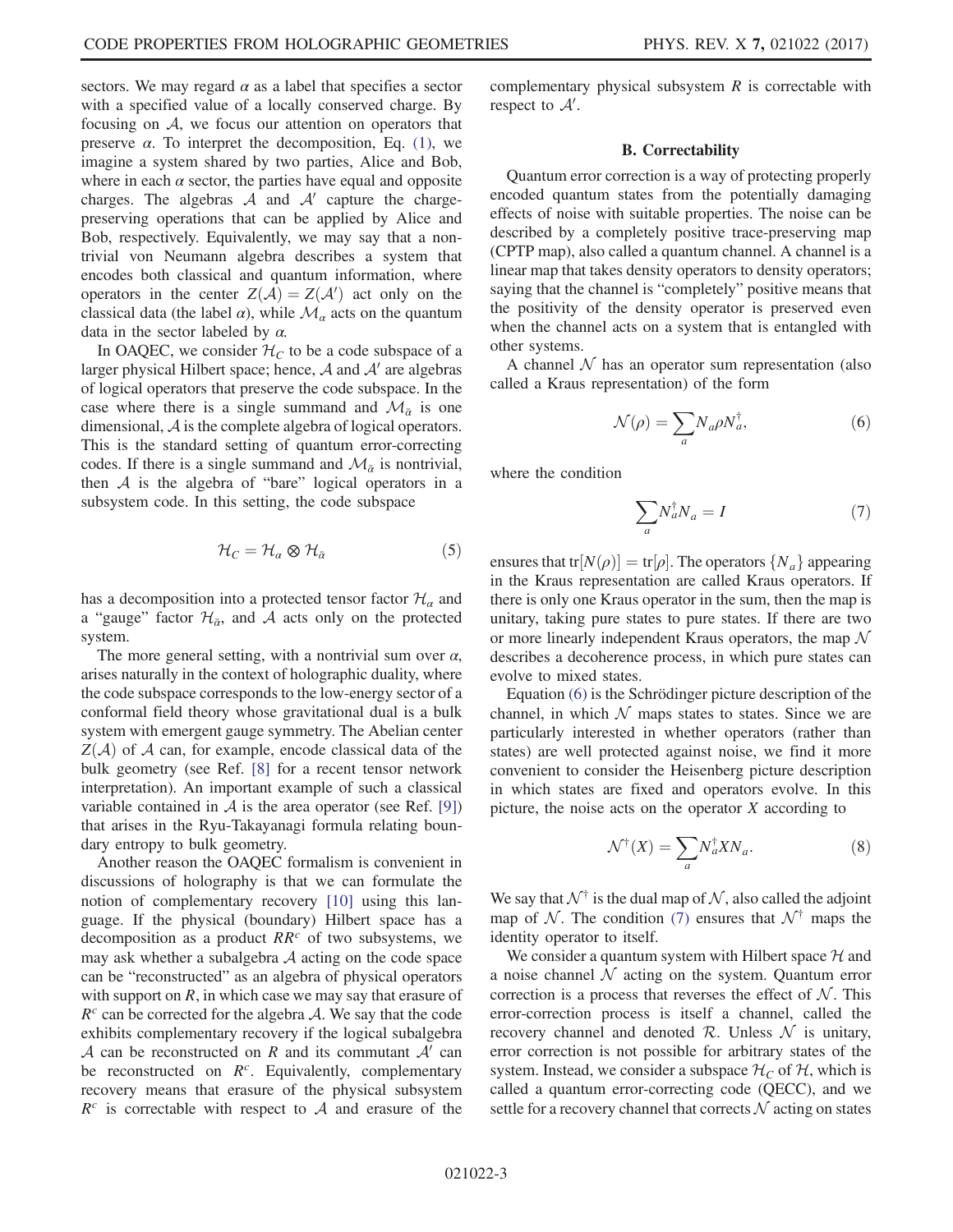of  $\mathcal{H}_C$ . We say that R corrects N on code subspace  $\mathcal{H}_C$  if, for any density operator  $\rho$  supported on  $\mathcal{H}_C$ ,

$$
(\mathcal{R}\circ\mathcal{N})(\rho) = \rho,\tag{9}
$$

and we say that the noise channel N is correctable on  $\mathcal{H}_C$  if there exists a recovery operator  $R$  that corrects  $N$ .

In the Heisenberg picture language, we may consider an algebra of logical operators that act on the code space. We denote the set of linear operators mapping H to H by  $\mathcal{L}(\mathcal{H})$ . If P denotes the orthogonal projector from H to  $\mathcal{H}_C$ , then an operator  $X \in \mathcal{L}(\mathcal{H})$  is logical if  $[X, P] = 0$ ; hence, X<br>maps  $\mathcal{H}_c = P\mathcal{H}$  to itself: maps  $H_C = P H$  to itself:

$$
X\mathcal{H}_C = XP\mathcal{H} = PX\mathcal{H} \subseteq \mathcal{H}_C.
$$
 (10)

It is clear from this definition that if  $X$  is logical, so is its Hermitian adjoint  $X^{\dagger}$  (because  $P = P^{\dagger}$ ); furthermore, a linear combination of logical operators is logical and so is a product of logical operators. Hence, the set of all logical operators forms an algebra, which we call the complete logical operator of the code. The theory of operator algebra quantum error correction addresses whether a subalgebra of this complete logical algebra can be protected against noise.

Sometimes, we are only interested in how a logical operator  $X$  acts on the code space, so we consider the corresponding operator PXP, which has support only on  $\mathcal{H}_C$ . Operators of this type are also closed under multiplication because, if  $X$  and  $Y$  both commute with  $P$ , then

$$
PXP \cdot PYP = P(XY)P. \tag{11}
$$

In other words, if  $A$  is an algebra of logical operators in  $\mathcal{L}(\mathcal{H})$ , then *PAP* is an algebra of logical operators in  $\mathcal{L}(\mathcal{H}_{C})$ . Two logical operators X and X might differ as elements of  $\mathcal{L}(\mathcal{H})$  yet act on the code space in the same way because  $PXP = \overline{PXP}$ . In that case, we say that X and X are logically equivalent, denoted  $X \sim_{P} X$ .

Now we can formulate the notion of error correction in the Heisenberg picture.

<span id="page-3-1"></span>**Definition 1** (correctability). The noise channel  $\mathcal N$  is correctable on the code space  $\mathcal{H}_C = P\mathcal{H}$  with respect to the operator  $X \in \mathcal{L}(\mathcal{H})$  if and only if there exists a recovery channel  $\mathcal R$  such that

$$
P(\mathcal{R}\circ\mathcal{N})^{\dagger}(X)P = PXP.
$$
 (12)

This means that the operator X and the recovered operator  $(\mathcal{R} \circ \mathcal{N})^{\dagger}(X)$  act on the code space in the same way, though they may act differently on state vectors outside the code space. Because this condition is linear in X, the operators with respect to which  $\mathcal N$  is correctable form a linear space.

In an important series of works [\[4,11,12\],](#page-18-3) culminating in Refs. [\[5,6\]](#page-18-7), the necessary and sufficient conditions for correctability of a logical algebra were derived.

<span id="page-3-0"></span>Theorem 1 (criterion for correctability). Given code subspace  $H_C = P\mathcal{H}$  and logical subalgebra A, the noise channel N with Kraus operators  $\{N_a\}$  is correctable with respect to  $A$  if and only if

$$
[PN_a^{\dagger} N_b P, X] = 0 \tag{13}
$$

for all  $X \in \mathcal{A}$  and each pair of Kraus operators  $N_a$ ,  $N_b$ .

If  $A$  is the code's complete logical algebra, Eq. [\(13\)](#page-3-0) becomes

$$
PN_a^{\dagger} N_b P = c_{ab} P, \qquad (14)
$$

which is the well-known Knill-Laflamme error-correction condition [\[13\]](#page-19-0). More generally, Eq. [\(13\)](#page-3-0) says that  $PN_a^{\dagger}N_bP$ lies in the commutant  $A'$  of  $A$ . Invoking the general structure of von Neumann algebras reviewed in Sec. [II A,](#page-1-2) we see from Eq. [\(3\)](#page-1-3) that  $PN_a^{\dagger}N_bP$  is supported on the second factor of each summand. In effect, Eq. [\(13\)](#page-3-0) means that the Knill-Laflamme condition is satisfied in each superselection sector of the logical algebra.

#### C. Erasure and reconstruction

A noise channel of particular interest is the erasure channel. To define the erasure channel, we consider a decomposition of the Hilbert space  $H$  as a product of two tensor factors,

$$
\mathcal{H} = \mathcal{H}_R \otimes \mathcal{H}_{R^c};\tag{15}
$$

we will sometimes express this decomposition more succinctly as  $RR<sup>c</sup>$ . Anticipating the geometrical interpretation of holographic codes, we call R a region and say that  $R<sup>c</sup>$  is its complementary region. We say that R is erased when the quantum information in  $R$  is lost while the information in  $R<sup>c</sup>$  is retained. A noise channel describing this process is

$$
\Delta_R(\rho) = \sigma_R \otimes \text{tr}_R(\rho),\tag{16}
$$

<span id="page-3-2"></span>which is called the erasure map on  $R$ , or the depolarizing map on  $R$ ; it throws away the state of  $R$  and replaces it by the fixed state  $\sigma_R$ .

As for any noise channel, we say that the erasure channel  $\mathcal{N} = \Delta_R$  is correctable with respect to the operator X if there is a recovery operator  $R$  satisfying Eq. [\(12\).](#page-3-1) As a convenient shorthand, we say that the subsystem  $R$  is correctable if erasure of  $R$  is correctable:

Definition 2 (correctable subsystem). Given a code subspace  $H_C = P\mathcal{H}$  and a logical subalgebra A, a subsystem  $R$  of  $H$  is correctable with respect to  $A$  if erasure of R is a correctable map with respect to  $\mathcal{A}$ .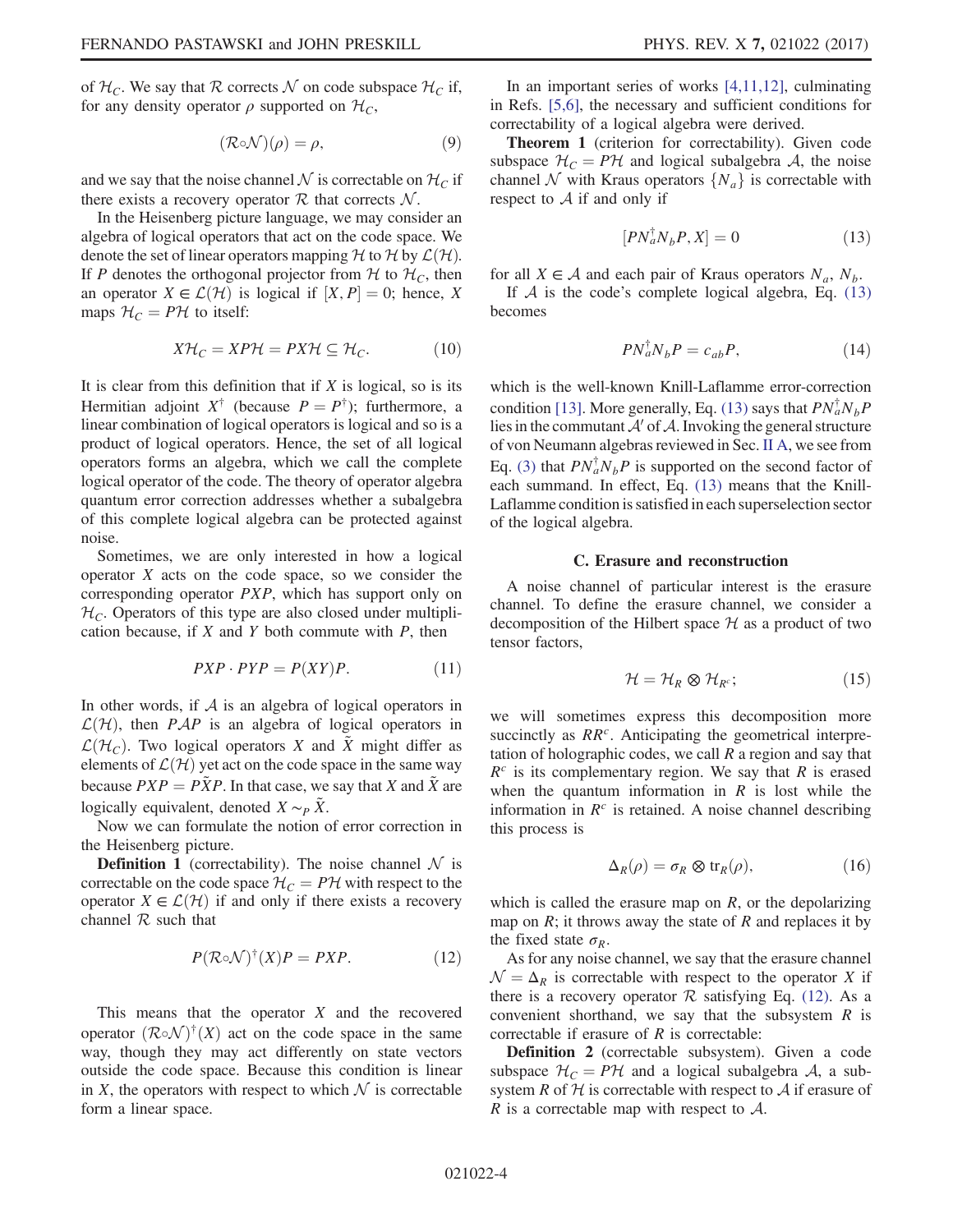Whether  $R$  is correctable does not depend on how we choose the state  $\sigma_R$  in Eq. [\(16\);](#page-3-2) if  $R$  recovers from  $\Delta_R$ , then  $\mathcal{R} \circ \Delta_R$  recovers from  $\Delta'_R$ , where  $\Delta'_R(\rho) = \sigma'_R \otimes \text{tr}_R(\rho)$ .<br>For the special case of erasure the criterion for corre

For the special case of erasure, the criterion for correctability in Theorem 1 simplifies. We may choose  $\sigma_R \propto I_R$ , in which case the Kraus operators realizing  $\Delta_R$  may be chosen to be (up to normalization) the complete set of Pauli operators supported on  $R$ , which constitute a complete basis for operators acting on  $R$ . More generally, we may realize  $\Delta_R$  by taking the Kraus operators in Eq. [\(6\)](#page-2-0) as a Haar average over the unitary operators supported on R. We conclude as follows:

Lemma 1 (criterion for correctability of a subsystem). Given code subspace  $H_C = P\mathcal{H}$  and logical subalgebra  $\mathcal{A}$ , subsystem  $R$  of  $H$  is correctable with respect to  $A$  if and only if

$$
[PYP, X] = 0 \tag{17}
$$

for all  $X \in \mathcal{A}$  and every operator Y supported on R.

Thus, erasure of  $R$  is correctable with respect to a logical algebra A if and only if PYP lies in the commutant  $A'$  of A for any operator  $Y$  supported on  $R$ . Because  $X$  is logical  $([X, P] = 0)$ , this criterion can also be written as  $P[Y|X] = 0$ ; that is the commutator  $[Y|X]$  mans the  $P[Y, X]P = 0$ ; that is, the commutator  $[Y, X]$  maps the code space to its orthogonal complement If A is the code's code space to its orthogonal complement. If  $A$  is the code's complete logical algebra, the criterion for correctability of erasure becomes

$$
PYP = cP,\t\t(18)
$$

the Knill-Laflamme criterion for erasure correction [\[13\].](#page-19-0)

If erasure of  $R$  is correctable with respect to logical operator X, then it is possible to find an operator  $\tilde{X}$  that is logically equivalent to X ( $PXP = \tilde{PXP}$ ) such that X is supported on the complementary subsystem  $R<sup>c</sup>$ . Borrowing the language of the  $AdS/CFT$  correspondence, we may say that X can be "reconstructed" on  $R<sup>c</sup>$ . In the quantum information literature, one says that  $X$  can be "cleaned" on R, meaning that there is an equivalent logical operator that acts trivially on the correctable set.

To see why this reconstruction is possible, we may consider the dual  $\Delta_R^{\dagger}$  of the erasure map  $\Delta_R$ , which satisfies

$$
tr(X\Delta_R(\rho)) = tr(\Delta_R^{\dagger}(X)\rho).
$$
 (19)

By the definition of correctability, Eq.  $(12)$ , if R is correctable with respect to  $X$ , then there is a recovery map  $\mathcal{R}_R$  which corrects erasure, such that

$$
P(\mathcal{R}_R \circ \Delta_R)^{\dagger}(X)P = P(\Delta_R^{\dagger} \circ \mathcal{R}_R^{\dagger})(X)P = PXP. \tag{20}
$$

<span id="page-4-0"></span>Furthermore, the dual map  $\Delta_R^{\dagger}$  takes any (not necessarily logical) operator  $Y$  to an operator that acts trivially on  $R$ :

$$
\Delta_R^{\dagger}(Y) = I_R \otimes \tilde{Y}_{R^c}.
$$
 (21)

We see that  $(\Delta_R^{\dagger} \circ \mathcal{R}_R^{\dagger})(X)$  is logically equivalent to X and<br>supported on  $R^c$ ; that is it is a reconstruction of X on the supported on  $R^c$ ; that is, it is a reconstruction of X on the complement of the erased subsystem.

To understand Eq. [\(21\),](#page-4-0) we argue as follows. Consider a unitary map supported on  $R$ , under which

$$
\rho \mapsto \rho' = (U_R \otimes I_{R^c}) \rho (U_R^{\dagger} \otimes I_{R^c}). \tag{22}
$$

<span id="page-4-1"></span>Hence,  $\rho_{R^c} = \rho'_{R^c}$ , and therefore,  $\Delta_R(\rho) = \Delta_R(\rho')$ , from which we infer that which we infer that

$$
tr(\Delta_R^{\dagger}(Y)\rho) = tr(\Delta_R^{\dagger}(Y)\rho')
$$
  
= tr((U\_R^{\dagger} \otimes I\_{R^c})\Delta\_R^{\dagger}(Y)(U\_R \otimes I\_{R^c})\rho). (23)

If it holds for any state  $\rho$ , Eq. [\(23\)](#page-4-1) implies

$$
\Delta_R^{\dagger}(Y) = (U_R^{\dagger} \otimes I_{R^c}) \Delta_R^{\dagger}(Y) (U_R \otimes I_{R^c}) \qquad (24)
$$

for any unitary  $U_R$ . Equation [\(21\)](#page-4-0) then follows. Thus, we have shown the following:

**Lemma 2** (reconstruction). Given code subspace  $\mathcal{H}_C$  = PH and logical subalgebra A, if subsystem R of H is correctable with respect to  $A$ , then  $A$  can be reconstructed on the complementary subsystem  $R<sup>c</sup>$ . In other words, for each logical operator in  $A$ , there is a logically equivalent operator supported on  $R^c$ .

#### D. Distance and price

<span id="page-4-2"></span>In the standard theory of quantum error correction, we consider the physical Hilbert space  $H$  to have a natural decomposition as a tensor product of small subsystems, for example, a decomposition into  $n$  qubits (two-level systems);  $n$  is the length of the code. This decomposition is "natural" in the sense of being motivated by the underlying physics—e.g., each qubit might be carried by a separate particle, where the particles interact pairwise. Typically, we suppose that the code subspace  $\mathcal{H}_C$  also has a decomposition into "logical" qubits, in other words, that the dimension of the code space is  $2^k$ , where k is a positive integer. We may define the distance  $d$  of the code as the size of the smallest set  $R$  of physical qubits for which erasure of  $R$  is not correctable. Equivalently,  $d$  is the size of the smallest region that supports observables capable of distinguishing among distinct logical states. We use the notation  $[[n, k, d]]$  for a code with *n* physical qubits, *k*<br>logical qubits, and distance *d*. For a given *n* it is desirable logical qubits, and distance d. For a given n, it is desirable for  $k$  and  $d$  to be as large as possible, but there is a trade-off: Larger  $k$  means smaller  $d$  and vice versa. This standard theory can be generalized in some obvious ways; for example, the dimension of the code subspace might not be a power of 2, or the physical Hilbert space might be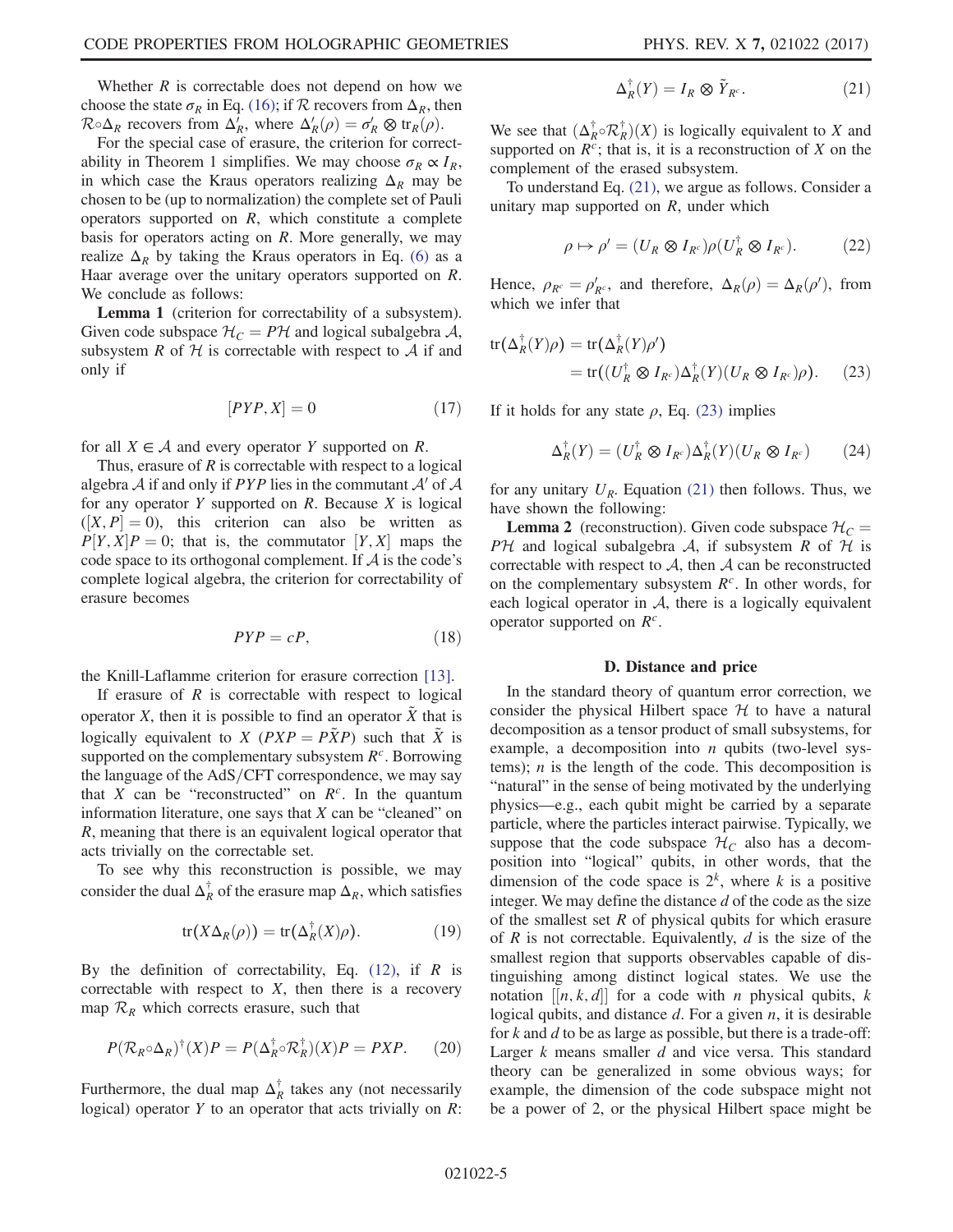decomposed into higher-dimensional subsystems rather than qubits.

The distance d loosely characterizes the error-correcting power of the code. But if some encoded degrees of freedom are better protected than others, then a more refined characterization can be useful since the distance captures only the worst case. In holographic codes, in particular, bulk degrees of freedom far from the boundary are better protected than bulk degrees of freedom near the boundary. To describe the performance of a holographic code more completely, we may assign a distance value to each of the code's logical subalgebras.

As in the standard theory, we assume the physical Hilbert space is uniformly factorizable,  $\mathcal{H} = \mathcal{H}_0^{\otimes n}$ , where  $\mathcal{H}_0$  is finite dimensional. In applications to quantum field theory finite dimensional. In applications to quantum field theory, then,  $H$  is the Hilbert space of a suitably regulated theory; for example, if the theory is defined on a spatial lattice, a subsystem with Hilbert space  $\mathcal{H}_0$  resides at each lattice site. Guided by this picture, we refer to the elementary subsystem as a "site." By a "region" R we mean a subset of the n sites, and the number of sites it contains is called the size of R, denoted  $|R|$ . We may now define the distance of a logical algebra A.

**Definition 3** (distance). Given code subspace  $\mathcal{H}_C$  = PH and logical subalgebra A, the distance  $d(A)$  is the size of the smallest region  $R$  that is not correctable with respect to A.

If A is the code's complete logical algebra, then  $d(A)$ coincides with the standard definition of distance for a subspace code. In the case of a subsystem code, if  $A$  is the algebra of "bare" logical operators that act nontrivially on the protected subsystem and trivially on the gauge subsystem,  $d(A)$  is the size of the smallest region that supports a nontrivial "dressed" logical operator, one that acts nontrivially on the protected subsystem and might act on the gauge subsystem as well. In that case,  $d(A)$  coincides with the standard definition of distance for a subsystem code. More generally, we might want to consider multiple ways of decomposing  $H_C$  into a protected subsystem and its complement, and our definition assigns a distance to each of these protected subsystems.

For a given code  $\mathcal{H}_C$  and logical algebra  $\mathcal{A}$ , we may also consider the smallest possible region  $R$  such that all operators in  $A$  are supported on  $R$ . We call the size of this region the price of the algebra.

**Definition 4** (price). Given code subspace  $\mathcal{H}_C = P\mathcal{H}$ and logical subalgebra A, the price  $p(A)$  is the size of the smallest region R such that, for every operator  $X \in \mathcal{A}$ , there is a logically equivalent operator  $\tilde{X}$  that is supported on R.

As already noted, if region  $R$  is correctable with respect to operator  $X$ , then an operator logically equivalent to  $X$ can be reconstructed on the complementary region  $R<sup>c</sup>$ . In this sense, the notions of distance and price are dual to one another. The relation between distance and price can be formulated more precisely with some simple lemmas.

<span id="page-5-0"></span>Lemma 3 (complementarity). Given code subspace  $H_C = P\mathcal{H}$  and logical subalgebra A, where H contains  $n$  sites, the distance and price of  $A$  obey

$$
p(\mathcal{A}) + d(\mathcal{A}) \le n + 1. \tag{25}
$$

*Proof.*—Consider a region  $R$  that is correctable with respect to  $A$  and also unextendable, meaning  $R$  has the property that adding any additional site makes it noncorrectable. Then, there are noncorrectable sets with  $|R| + 1$  sites, and therefore  $d(A) \leq |R| + 1$ . Furthermore, since R is correctable, all operators in  $A$  can be reconstructed on its complement  $R^c$ ; hence,  $p(A) \leq |R^c| = n - |R|$ . Adding these two inequalities yields Eq. [\(25\)](#page-5-0).  $\Box$ 

We may anticipate that if a region  $R$  supports a nontrivial logical algebra, then erasing  $R$  inflicts an irreversible logical error. This intuition is correct if the algebra is non-Abelian. Let us say that a logical subalgebra is non-Abelian if it contains two logical operators  $X$  and  $Y$  such that PXP and PYP are noncommuting. Then, we have the following:

<span id="page-5-1"></span>**Lemma 4** (no free lunch). Given code subspace  $\mathcal{H}_C$  =  $P\mathcal{H}$  and non-Abelian logical subalgebra  $\mathcal{A}$ , the distance and price of A obey

$$
d(\mathcal{A}) \le p(\mathcal{A}).\tag{26}
$$

*Proof.*—Consider two logical operators  $X$  and  $Y$  in  $A$ (both commuting with  $P$ ), such that  $PXP$  and  $PYP$  are noncommuting. By the definition of  $p(A)$ , there is a region R with  $|R| = p(A)$  such that an operator Y logically equivalent to  $Y$  is supported on  $R$ ; hence,

$$
0 \neq [PYP, PXP] = [P\tilde{Y}P, PXP] = [P\tilde{Y}P, X]. \tag{27}
$$

This result means that region  *does not satisfy the criterion* for correctability in Lemma 1 and therefore is not correctable with respect to  $A$ . By the definition of distance,  $d(\mathcal{A}) \leq |R| = p(\mathcal{A})$ , and Eq. [\(26\)](#page-5-1) follows.  $\square$ <br>If  $\mathcal A$  is Abelian, then Eq. (26) need not apply. Consider,

for example, the three-qubit quantum repetition code, spanned by the states  $|000\rangle$  and  $|111\rangle$ , and the logical algebra generated by

$$
\bar{Z} = |000\rangle\langle000| - |111\rangle\langle111|.
$$
 (28)

This algebra has price  $p = 1$  because the operator  $Z \otimes I \otimes I$ , supported only on the first qubit, is logically equivalent to  $\bar{Z}$ . On the other hand, the distance is  $d = 3$ ; because the logical algebra can be supported on any one of the three physical qubits, it is protected against the erasure of any two qubits. Note that  $p + d = 4$ , saturating Eq. [\(25\)](#page-5-0).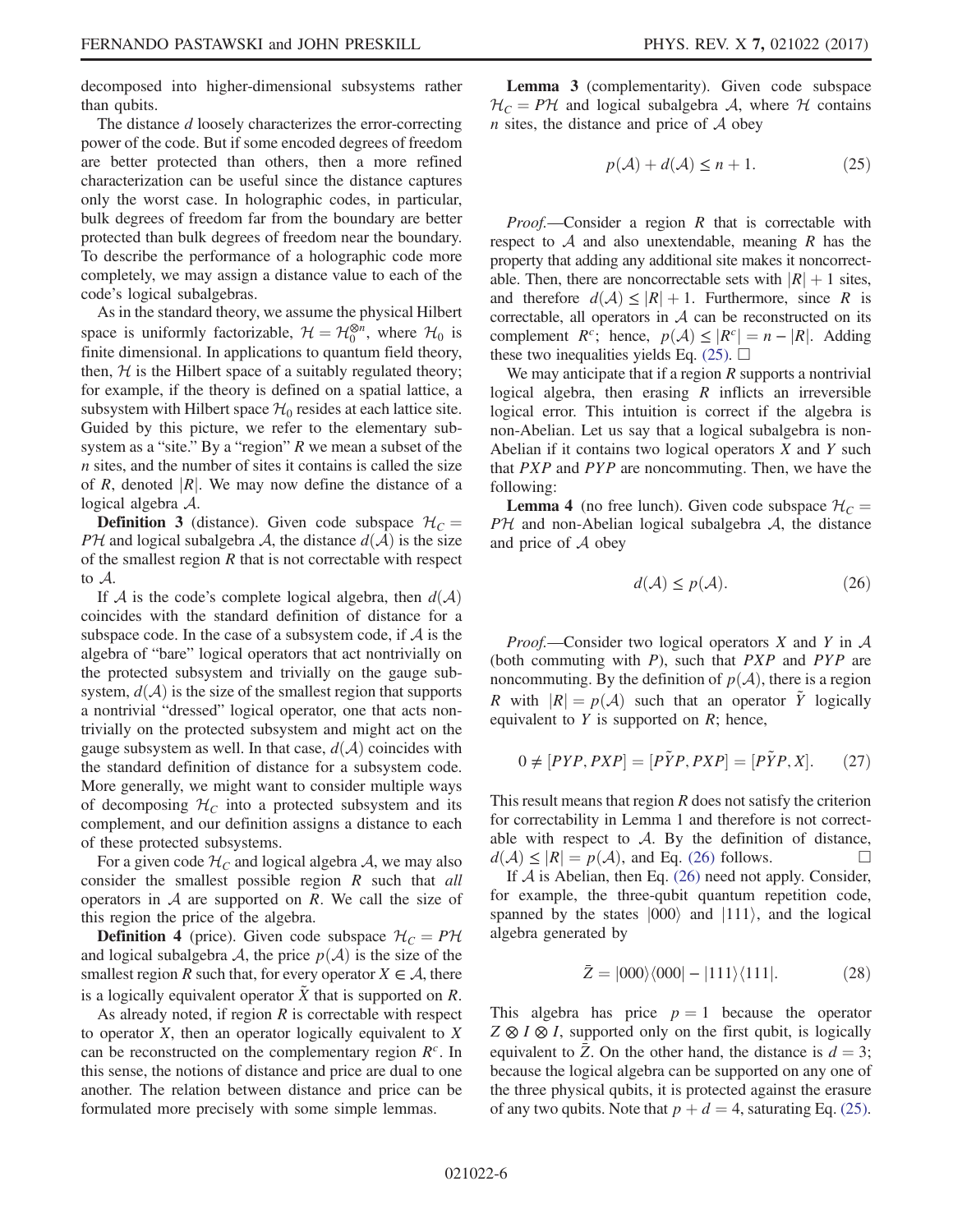For a traditional subspace code, we may define the price of the code as the price of its complete logical algebra, just as we define the code's distance to be the distance of its complete logical algebra. The price and distance of a code are constrained by an inequality, which can be derived from the subadditivity of von Neumann entropy. This constraint on price is a corollary to the following theorem.

<span id="page-6-1"></span>Theorem 2 (constraint on correctable regions). Consider a code subspace  $H_C = P H$ , where H contains *n* sites, and let  $k = \log \dim \mathcal{H}_C / \log \dim \mathcal{H}_0$ . Suppose that  $R_1$  and  $R_2$  are two disjoint correctable regions. Then,

$$
n - k \ge |R_1| + |R_2|.\tag{29}
$$

*Proof.*—Let A denote the code block  $\mathcal{H}_0^{\otimes n}$ , let T denote a reference system, and let  $|\Phi\rangle$  denote a state of AT in which  $T$  is maximally entangled with the code space. The criterion for correctability says that if  $R$  is a correctable region, then for any operator Y supported on R,  $PYP = cP$ ; therefore, if  $Y$  is supported on  $R$  and  $X$  is supported on  $T$ ,

$$
\langle \Phi | Y \otimes X | \Phi \rangle = \langle \Phi | PYP \otimes X | \Phi \rangle
$$
  
=  $c \langle \Phi | P \otimes X | \Phi \rangle$   
=  $c \langle \Phi | I \otimes X | \Phi \rangle$   
=  $\langle \Phi | Y \otimes I | \Phi \rangle \langle \Phi | I \otimes X | \Phi \rangle$ . (30)

Because  $\langle \Phi | Y \otimes X | \Phi \rangle$  factorizes for any Y supported on  $R$  and  $X$  supported on  $T$ , we conclude that the marginal density operator of RT factorizes,

$$
\rho_{RT} = \rho_R \otimes \rho_T,\tag{31}
$$

if  $R$  is correctable.

To proceed, we use properties of the entropy

$$
S(\rho) = -\text{tr}(\rho \log \rho),\tag{32}
$$

where, for convenience, we define entropy using logarithms with base dim  $H_0$ . Because  $R_1$  and  $R_2$  are both correctable,  $R_1T$  and  $R_2T$  are product states; therefore,

$$
S(R_1T) = S(R_1) + S(T), \qquad S(R_2T) = S(R_2) + S(T).
$$
\n(33)

Denoting by  $R<sup>c</sup>$  the region of the code block complementary to  $R_1R_2$ , and noting that the overall state of  $R_1R_2R^cT$  is pure, we have

$$
S(R_1R^c) = S(R_2T) = S(R_2) + S(T), \tag{34}
$$

$$
S(R_2R^c) = S(R_1T) = S(R_1) + S(T); \tag{35}
$$

adding these equations yields

$$
S(T) = \frac{1}{2} \left( S(R_1 R^c) + S(R_2 R^c) - S(R_1) - S(R_2) \right) \tag{36}
$$

$$
= S(Rc) - \frac{1}{2} (I(R1; Rc) + I(R2; Rc)).
$$
 (37)

Since the mutual information  $I(R; R<sup>c</sup>)$  is non-negative (subadditivity of entropy),  $S(T) = k$ , and  $S(R<sup>c</sup>) \le |R<sup>c</sup>| = n - |R<sub>1</sub>| - |R<sub>2</sub>|$ , we obtain Eq. (29).  $n - |R_1| - |R_2|$ , we obtain Eq. [\(29\)](#page-6-1). <br> **Corollary 1** (strong quantum Singleton bound).

<span id="page-6-2"></span>Consider a code subspace  $H_C = P H$ , where H contains *n* sites, and where  $k = \log \dim \mathcal{H}_c / \log \dim \mathcal{H}_0$ . Then, the distance  $d$  and price  $p$  of the code obey

$$
p - k \ge d - 1. \tag{38}
$$

*Proof.*—In Eq. [\(29\),](#page-6-1) choose  $R_1$  to be the complement of the smallest region that supports the logical algebra of the code (hence,  $|R_1| = n - p$ ), and choose  $R_2$  to be any set of  $d-1$  qubits not contained in  $R_1$ . Then, Eq. [\(38\)](#page-6-2) follows. □

<span id="page-6-3"></span>Corollary 2 (quantum Singleton bound). Consider a code subspace  $H_C = P\mathcal{H}$ , where H contains n sites, and where  $k = \log \dim \mathcal{H}_c / \log \dim \mathcal{H}_0$ . Then,

$$
n - k \ge 2(d - 1),\tag{39}
$$

where  $d$  is the code distance.

*Proof.*—Combine Corollary 1 and Lemma 3.  $\Box$ Because of its resemblance to the Singleton bound

$$
n - k \ge d - 1,\tag{40}
$$

satisfied by classical  $[n, k, d]$  codes, Eq. [\(39\)](#page-6-3) is called the quantum Singleton bound. We therefore call Eq. (38) the quantum Singleton bound. We therefore call Eq. [\(38\)](#page-6-2) the strong quantum Singleton bound. This bound is saturated, for example, by the [[7,1,3]] Steane code. In that case, the logical Pauli operators  $\bar{X}$  and  $\bar{Z}$  can both be supported on a set of three qubits; therefore, the price is  $p = 3$ , and the bound becomes

$$
1 = k \le p - d + 1 = 3 - 3 + 1 = 1. \tag{41}
$$

This strong quantum Singleton bound constrains the distance and price of a traditional subspace code, and it is natural to wonder what we can say about similar constraints on the distance and price of a logical subalgebra. In Sec. [VI](#page-15-0), we will see that for holographic codes, using more sophisticated entropic arguments, we can derive an operator algebra version of the strong quantum Singleton bound.

## <span id="page-6-0"></span>III. HOLOGRAPHY AND QUANTUM ERROR CORRECTION

The  $AdS/CFT$  correspondence [\[14\]](#page-19-1) is a remarkable proposed equivalence between two theories—quantum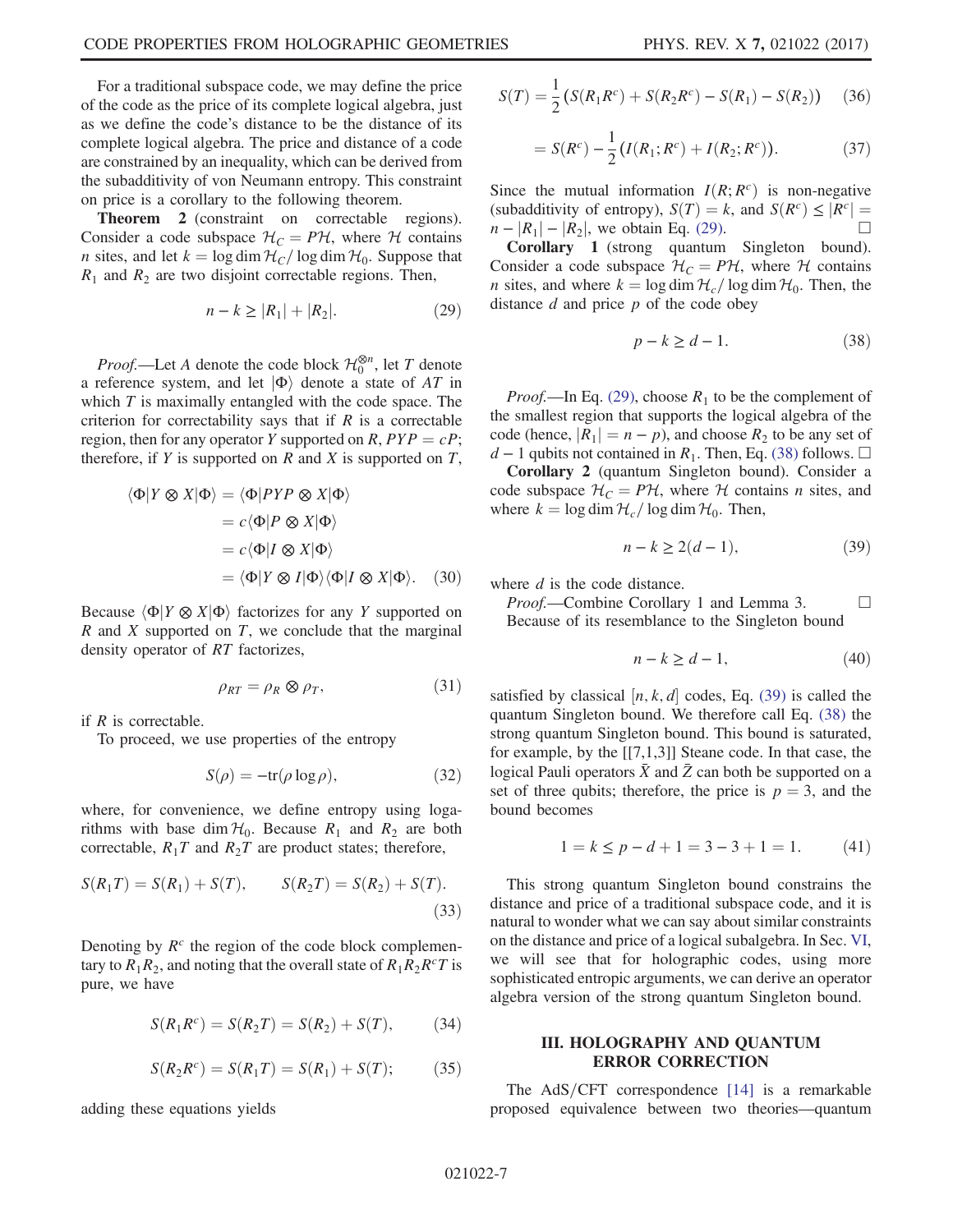gravity in the bulk of a  $(D + 1)$ -dimensional asymptotically anti–de Sitter spacetime, and conformally invariant quantum field theory (CFT), without gravity, residing on the D-dimensional boundary of the spacetime. A very complex dictionary relates operators acting in the bulk theory to the corresponding operators in the boundary theory. This dictionary is only partially understood, but it is known that local operators acting deep inside the bulk correspond to highly nonlocal operators acting on the boundary. Much evidence indicates that geometrical properties of the bulk theory are intimately related to the structure of quantum entanglement in the boundary theory [\[15,16\]](#page-19-2). Further elucidation of this relationship should help to clarify how spacetime geometry can arise as an emergent property of a nongravitational theory.

A puzzling feature of the correspondence is that a single bulk operator can be faithfully represented by a boundary operator in multiple ways. In a very insightful paper, Almheiri, Dong, and Harlow [\[1\]](#page-18-0) suggested interpreting this ambiguity using the language of quantum error correction. According to their proposal, the low-energy sector of the boundary CFT can be viewed as a code subspace of the CFT Hilbert space, corresponding to weakly perturbed AdS geometry in the bulk, and the local operators acting on the bulk can be regarded as the logical operators acting on this code subspace. Local operators in the bulk can be reconstructed on the boundary in multiple ways, reflecting the property of quantum error-correcting codes that operators acting differently on the physical Hilbert space  $H$  may be logically equivalent when acting on the code subspace  $\mathcal{H}_C$ . High-energy states of the CFT, which are outside the code space, correspond to large black holes in the bulk.

In Ref. [\[2\],](#page-18-1) holographic codes were constructed, which capture the features envisioned in Ref. [\[1\].](#page-18-0) Such codes provide a highly idealized lattice regularization of the AdS/CFT correspondence, with bulk and boundary lattice sites. The code subspace, or bulk Hilbert space, is (disregarding some caveats expressed below) a tensor product of finite-dimensional Hilbert spaces, one associated with each bulk site, and likewise, the boundary Hilbert space is a tensor product of finite-dimensional Hilbert spaces, one associated with each boundary site. The code defines an embedding of the bulk Hilbert space inside the boundary Hilbert space. The embedding map can be realized by a tensor network construction based on a uniform tiling of the negatively curved bulk geometry. This tensor network provides an explicit holographic dictionary, in particular, mapping each (logical) bulk local operator (with support on a single bulk site) to a corresponding physical nonlocal operator on the boundary (acting on many boundary sites).

From the perspective of quantum coding theory, holographic codes are a family of quantum codes in which logical degrees of freedom have a pleasing geometrical interpretation, and as emphasized in Ref. [\[3\],](#page-18-2) this connection between coding and geometry can be extended beyond anti–de Sitter space. From the perspective of the AdS/CFT correspondence, holographic codes strengthen our intuition regarding how quantum error correction relates to emergent geometry. Both perspectives provide ample motivation for further developing these ideas.

The precise sense in which the low-energy sector of a CFT realizes a quantum code remains rather murky. But loosely speaking, the logical operators are CFT operators that map low-energy states to other low-energy states. Operators that are logically equivalent act on the lowenergy states in the same way, but they act differently on the high-energy states that are outside the code space. The algebra of logical operators needs to be truncated because acting on a state with a product of too many logical operators may raise the energy too high, and thus, the resulting state leaves the code space.

<span id="page-7-0"></span>From the bulk point of view, there is a logical algebra  $A<sub>x</sub>$ associated with each bulk site  $x$ , and formally, the complete logical algebra of the code is, in a first approximation,

$$
\mathcal{A} = \underset{x}{\otimes} \mathcal{A}_x, \tag{42}
$$

where the tensor product is over all bulk sites. However, implicitly, the number of bulk local operators needs to be small enough so that the backreaction on the geometry can be safely neglected. If so many bulk operators are applied that the bulk geometry is significantly perturbed, then the code space will need to be enlarged, as explained Sec. [III B](#page-9-0). A further complication is that gauge symmetry in the bulk may prevent the bulk algebra from factorizing as in Eq. [\(42\)](#page-7-0).

The holographic dictionary determines how the logical operator subalgebra supported on a region in the bulk (a set of logical bulk sites) can be mapped to an operator algebra supported on a corresponding region on the boundary (a set of physical boundary sites). The geometrical interpretation of this relation between the bulk and boundary operator algebras will be elaborated in the following subsections.

### A. Entanglement wedge reconstruction

<span id="page-7-1"></span>For holographic codes, whether a specified subsystem of the physical Hilbert space  $H$  is correctable with respect to a particular logical subalgebra can be formulated as a question about the bulk geometry. This connection between correctability and geometry is encapsulated by the entanglement wedge hypothesis [\[17](#page-19-3)–20], which holds in AdS/CFT  $[21,22]$ . This hypothesis specifies the largest bulk region whose logical subalgebra can be represented on a given boundary region.

The entanglement wedge hypothesis can be formulated for dynamical spacetimes, but for our purposes, it will suffice to consider a special case. We consider a smooth Riemannian manifold B, which may be regarded as a spacelike slice through a static bulk spacetime. Somewhat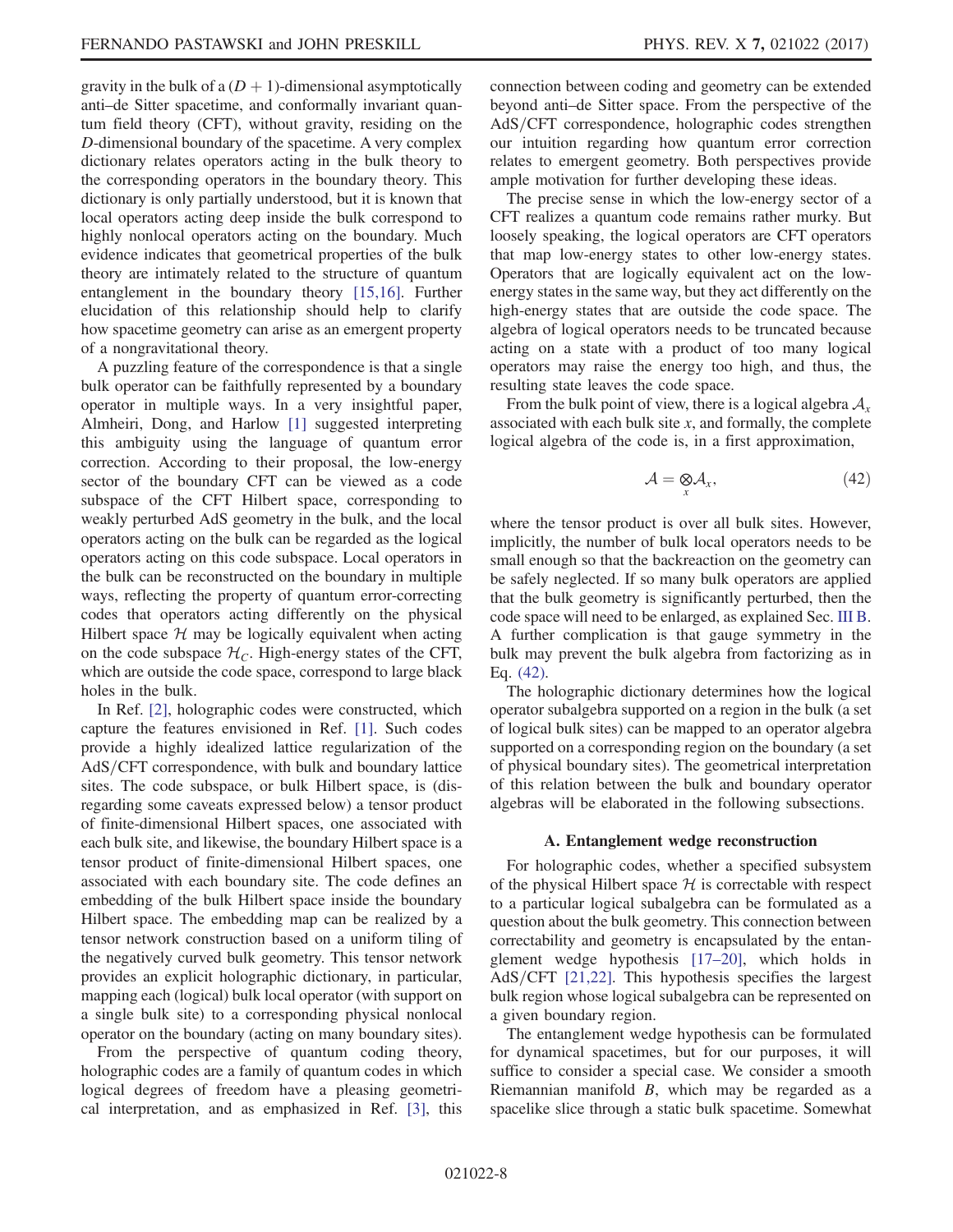more generally, we may imagine that  $B$  is a slice through a Lorentzian manifold, which is invariant under time reversal about  $B$ . Any  $B$  can be locally extended to such a Lorentzian manifold, which solves the Einstein field equation without matter sources. To formulate the entanglement wedge hypothesis for this case, we need the concept of a minimal bulk surface embedded in B. We denote the boundary of B by  $\partial B$  and consider a boundary region  $R \subseteq \partial B$ .

Definition 5 (Minimal surface). Given a Riemannian manifold B with boundary  $\partial B$ , the minimal surface  $\chi_R$ associated with a boundary region  $R \subseteq \partial B$  is the minimum area co-dimension-one surface in  $B$  which separates  $R$ from its boundary complement  $R<sup>c</sup>$  (see Fig. [1](#page-8-0) for some examples).

For the most part, we assume that the minimal surface  $\chi_R$ is unique and geometrically well defined. Some choices of geometry B and boundary region R admit more than one minimal surface, but one can usually slightly alter the choice of R in order to make the minimal surface  $\chi_R$  unique. Note that, according to Definition 5, R and  $R<sup>c</sup>$  have the same minimal surface.

Now, we can define the entanglement wedge.

Definition 6 (entanglement wedge). Given a boundary region  $R \subseteq \partial B$ , the entanglement wedge of R is a bulk region  $\mathcal{E}[R] \subseteq B$ , whose boundary is  $\partial \mathcal{E}[R] := \chi_R \cup R$ ,<br>where  $\chi_p$  is the minimal surface for R (see Fig. 1 for where  $\chi_R$  is the minimal surface for R (see Fig. [1](#page-8-0) for some examples).

Note that under the uniqueness assumption for the minimal surface  $\chi_R$ , the entanglement wedge  $\mathcal{E}(R)$  of a boundary region R and the entanglement wedge  $\mathcal{E}(R^c)$  of its boundary complement  $R<sup>c</sup>$  cover the full bulk manifold B, and they intersect exclusively at the minimal surface.

<span id="page-8-0"></span>

FIG. 1. Geometric notions of minimal surface and entanglement wedge. In each diagram, we highlight a boundary region R with a crayon stroke; the corresponding minimal surface  $\chi_R$  is indicated, and the entanglement wedge  $\mathcal{E}[R]$  is shaded in green.<br>On the left, R is a hyperholoid whose boundary  $\partial R$  has two On the left, B is a hyperboloid whose boundary  $\partial B$  has two connected components, where  $R$  is one of those components (the one on the right). The minimal surface cuts the hyperboloid at its waist, and the entanglement wedge is everything to the right of  $\chi_R$ . In the central diagram, B is the interior of a Euclidean ellipse; the boundary region  $R = R_1 \sqcup R_2$  has two connected components, and  $\chi_R$  also has two connected components. As shown, the connected components of  $\chi_R$  need not be homologous to  $R_1$  and  $R_2$ , allowing  $\mathcal{E}[R_1 \sqcup R_2]$  to be significantly larger than  $\mathcal{E}[R_1 \sqcup \mathcal{E}[R_2]$ . On the right R is the Poincaré disc, portraying an  $\mathcal{E}[R_1] \sqcup \mathcal{E}[R_2]$ . On the right, B is the Poincaré disc, portraying an infinite hyperbolic geometry. The minimal surface is a geodesic infinite hyperbolic geometry. The minimal surface is a geodesic in the bulk with end points on  $\partial B$ .

Hypothesis 1 (geometric complementarity). Given a region  $R \subseteq \partial B$  and its boundary complement  $R^c$ , we have that  $\chi_R = \chi_{R^c} = \mathcal{E}[R] \cap \mathcal{E}[R^c]$  and  $\mathcal{E}[R] \cup \mathcal{E}[R^c] = B$ .<br>As we will see, this geometric statement, which holds

As we will see, this geometric statement, which holds for a generic manifold  $B$  and boundary region  $R$ , leads to very strong code-theoretic guarantees under the entanglement wedge hypothesis.

For a holographic code, the entanglement wedge hypothesis states a sufficient condition for a boundary region to be correctable with respect to the logical subalgebra supported at a site in the bulk. Because of Lemma 2, this condition also informs us that the logical subalgebra can be reconstructed on the complementary boundary region. Evoking the continuum limit of the regulated bulk theory, we will sometimes refer to a bulk site as a point in the bulk, though it will be implicit that associated logical subalgebra is finite dimensional and slightly smeared in space.

Hypothesis 2 (entanglement wedge hypothesis). If the bulk point x is contained in the entanglement wedge  $\mathcal{E}[R]$ <br>of boundary region R, then the complementary boundary of boundary region  $R$ , then the complementary boundary region  $R<sup>c</sup>$  is correctable with respect to the logical bulk subalgebra  $A<sub>x</sub>$ . Thus, for each operator in  $A<sub>x</sub>$ , there is a logically equivalent operator supported on R.

This connection between holographic duality and operator algebra quantum error correction has many implications worth exploring.

For a holographic code corresponding to a regulated boundary theory, there are a finite number of boundary sites, each describing a finite-dimensional subsystem. Thus, we can speak of the length  $n$  of the code, meaning the number of boundary sites, as well as the distance  $d$  and price  $p$  of the code (or of any logical subalgebra), which also take integer values. It is convenient, though, to imagine taking a formal continuum limit of the boundary theory in which the total boundary volume stays fixed as  $n \to \infty$ , while maintaining a uniform number of boundary sites per unit boundary volume as determined by the bulk induced metric. Without intending to place restrictions on the dimension of  $B$ , from now on, we use the term area when speaking about the size of a boundary region, and we save the term volume for describing the size of a bulk region. In the continuum limit, we may still mention  $n$ ,  $d$ , and  $p$ , but now taking real values;  $n$  becomes the total area of the boundary, while  $d(A)$  is the area of the smallest boundary region that is not correctable with respect to logical subalgebra A, and  $p(A)$  is the area of the smallest boundary region that supports  $A$ . For now, to ensure that backreaction on the bulk geometry is negligible, we suppose that the bulk algebra  $A$  has support on a constant number of points. In the formal continuum limit, then, the logical algebra has negligible dimension, in effect defining a  $k \approx 0$  code if the size of the logical system is expressed in geometrical units.

The entanglement wedge hypothesis has notable consequences for the logical subalgebra  $A_x$  supported at a bulk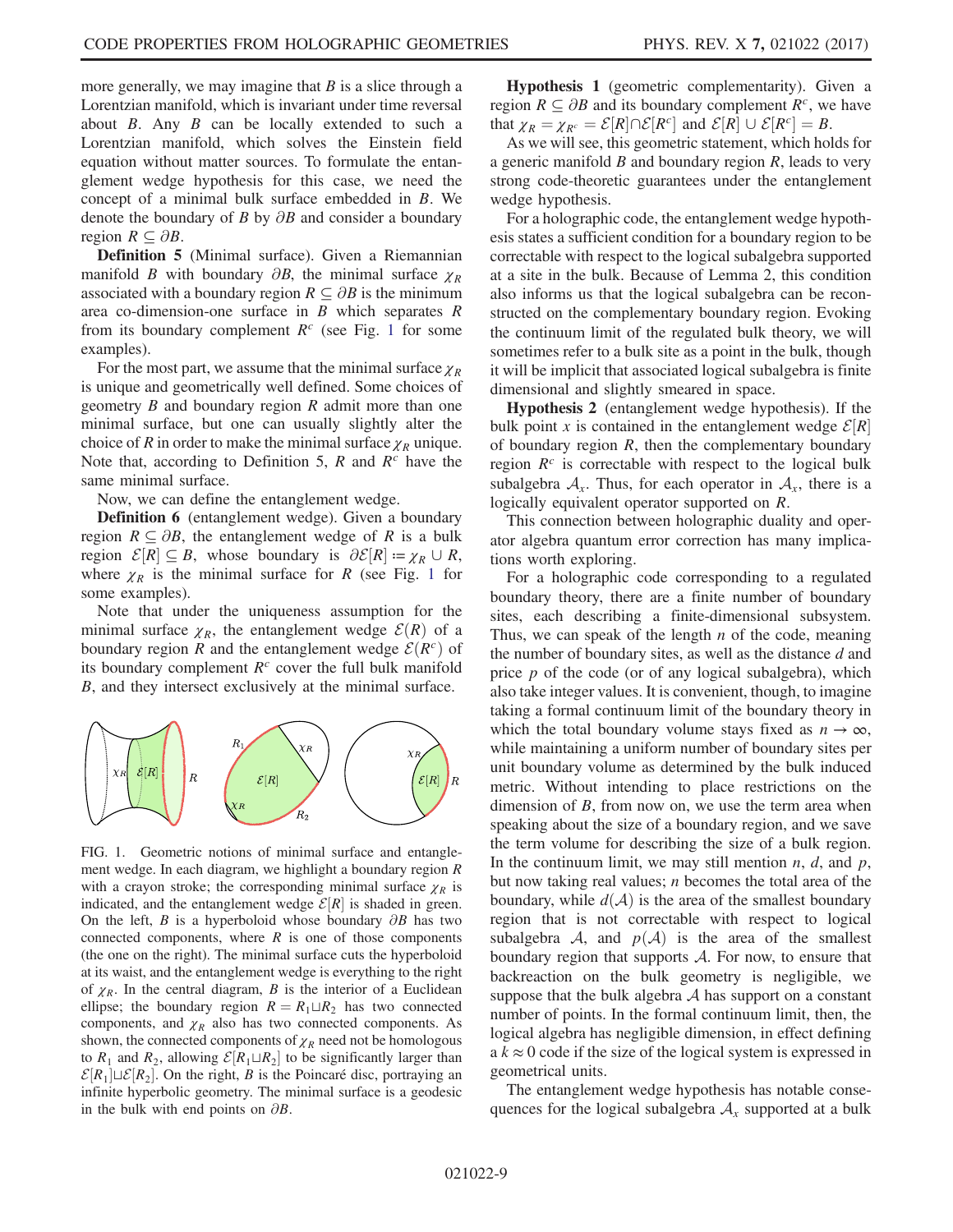point x. Consider the distance of  $A<sub>x</sub>$ . For any boundary region R with boundary complement  $R^c$ , if  $x \in \mathcal{E}[R^c]$ , then R is correctable with respect to A. On the other hand if R is correctable with respect to  $A_x$ . On the other hand, if  $x \in \mathcal{E}[R]$ , then  $\mathcal{A}_x$  can be reconstructed on R; arguing as<br>in the proof of Lemma 4, R cannot be correctable with in the proof of Lemma 4, R cannot be correctable with respect to  $A_x$  if R supports  $A_x$  and  $A_x$  is non-Abelian. By geometric complementarity, either  $x \in \mathcal{E}[R^c]$  or  $x \in \mathcal{E}[R]$ ;<br>we conclude that R is correctable with respect to A if and we conclude that R is correctable with respect to  $A<sub>x</sub>$  if and only if  $x \in \mathcal{E}[R^c]$ . By the definition of distance, then,

$$
d(\mathcal{A}_x) = \min_{R \subseteq \partial B : x \notin \mathcal{E}(R^c)} |R|, \tag{43}
$$

<span id="page-9-1"></span>assuming  $A_x$  is non-Abelian.

Now consider the price of  $A_x$ . According to the entanglement wedge hypothesis,  $A<sub>x</sub>$  can be reconstructed on R if  $x \in \mathcal{E}[R]$ . On the other hand, if  $x \in \mathcal{E}[R]$ , then  $x \in \mathcal{E}[R^c]$  by geometric complementarity and therefore A can  $\mathcal{E}[R^c]$  by geometric complementarity, and therefore,  $\mathcal{A}_x$  can<br>be reconstructed on  $R^c$ . Because operators supported on R be reconstructed on  $R<sup>c</sup>$ . Because operators supported on R commute with operators supported on  $R<sup>c</sup>$ , it is not possible for  $A_x$  to be reconstructed on both R and  $R^c$  if  $A_x$  is non-Abelian. We conclude that  $A_x$  can be reconstructed on R if and only if  $x \in \mathcal{E}[R]$ . By the definition of price, then,

$$
p(\mathcal{A}_x) = \min_{R \subseteq \partial B : x \in \mathcal{E}(R)} |R|, \tag{44}
$$

<span id="page-9-2"></span>assuming  $A_x$  is non-Abelian.

Geometric complementarity says that  $x \in \mathcal{E}[R]$  if and<br>ly if  $r \in \mathcal{E}[R^c]$ . Therefore, by comparing Eqs. (43) and only if  $x \in \mathcal{E}[R^c]$ . Therefore, by comparing Eqs. [\(43\)](#page-9-1) and (44) we see that the expressions for the distance and the [\(44\)](#page-9-2), we see that the expressions for the distance and the price are identical. Thus, we have shown the following:

Lemma 5 (price equals distance for a point). For a holographic code, let  $A<sub>x</sub>$  be the non-Abelian logical algebra associated with a bulk point  $x$ . Then,

$$
p(\mathcal{A}_x) = d(\mathcal{A}_x). \tag{45}
$$

Thus, in a holographic code, the bound  $p(\mathcal{A}_r) \geq d(\mathcal{A}_r)$ in Lemma 4 is saturated by the logical subalgebra of a point. It is intriguing that a geometrical point admits this simple algebraic characterization, suggesting how geometrical properties might be ascribed to logical subalgebras in a broader setting.

We can extend this reasoning to a bulk region  $X$  that contains a finite number of bulk points, continuing to assume that the number of operator insertions is sufficiently small that backreaction on the bulk geometry can be neglected and that the logical subalgebra factorizes as in Eq.  $(42)$ . In that case, a boundary region R is correctable with respect to the algebra  $A_X$  if it is correctable with respect to  $A_x$  for each bulk point x in X. Therefore,

$$
d(\mathcal{A}_X) = \min_{x \in X} d(\mathcal{A}_x). \tag{46}
$$

Equation [\(44\)](#page-9-2) can also be extended to a bulk region  $X$ :

$$
p(\mathcal{A}_X) := \min_{R \subseteq \partial B \,:\, X \subseteq \mathcal{E}[R]} |R|,\tag{47}
$$

assuming that each nontrivial operator in  $A_X$  fails to commute with some other operator in  $A_X$ . If all points of X are contained in  $\mathcal{E}[R]$ , it follows that  $p(A_X) \leq |R|$ .<br>We emphasize again that these properties apply not only

We emphasize again that these properties apply not only to AdS bulk geometry but also to other quantum code constructions satisfying geometric complementarity and the entanglement wedge hypothesis. Such codes were constructed in Ref. [\[2\]](#page-18-1) for tensor networks associated with tilings of bulk geometries having nonpositive curvature. These results were extended to arbitrary graph connectivity in Ref. [\[3\],](#page-18-2) where a discrete generalization of the entanglement wedge hypothesis was found to be valid in the limit of large bond dimension. Taking a suitable limit, these codes can be viewed as regularized approximations to underlying smooth geometries.

#### B. Punctures in the bulk

<span id="page-9-0"></span>In quantum gravity, there is an upper limit on the dimension of the Hilbert space that can be encoded in a physical region known as the Bousso bound [\[23\]](#page-19-5); the log of this maximal dimension is proportional to the surface area of the region. When one attempts to surpass this limit, a black hole forms, with entropy proportional to the area of its event horizon.

This feature of bulk quantum gravity can be captured by holographic codes, rather crudely, if we allow punctures in the bulk. A subsystem of the code space  $\mathcal{H}_C$  resides along the edge of each such puncture, and the holographic tensor network provides an isometric embedding of this logical subsystem in the physical Hilbert space  $H$  that resides on the exterior boundary of the bulk geometry. This picture is crude because, in an actual gravitational theory, a black hole in the bulk would carry mass and modify the bulk curvature outside the black hole. For our purposes, this impact on the curvature associated with a puncture will not be particularly relevant, and we will, for the most part, ignore it here.

In the continuum limit, we associate the holographic code with a Riemannian bulk manifold B as in Sec. [III A](#page-7-1), but now the boundary  $\partial B$  is the union of two components: the exterior (physical) boundary, denoted Φ, and the interior (logical) boundary, denoted Λ. The logical boundary is the union of the boundaries of all punctures. For the physical region  $R \subseteq \Phi$ , we now need to distinguish between its boundary complement  $\partial B \setminus R$  and its physical complement  $\Phi \backslash R$ . The entanglement wedge hypothesis continues to apply, where now it is understood that the minimal surface  $\chi_R$  separates R from its boundary complement. In  $AdS/CFT$ , this is called the homology constraint, meaning that  $R\sqcup\chi_R$  is the boundary of a bulk region.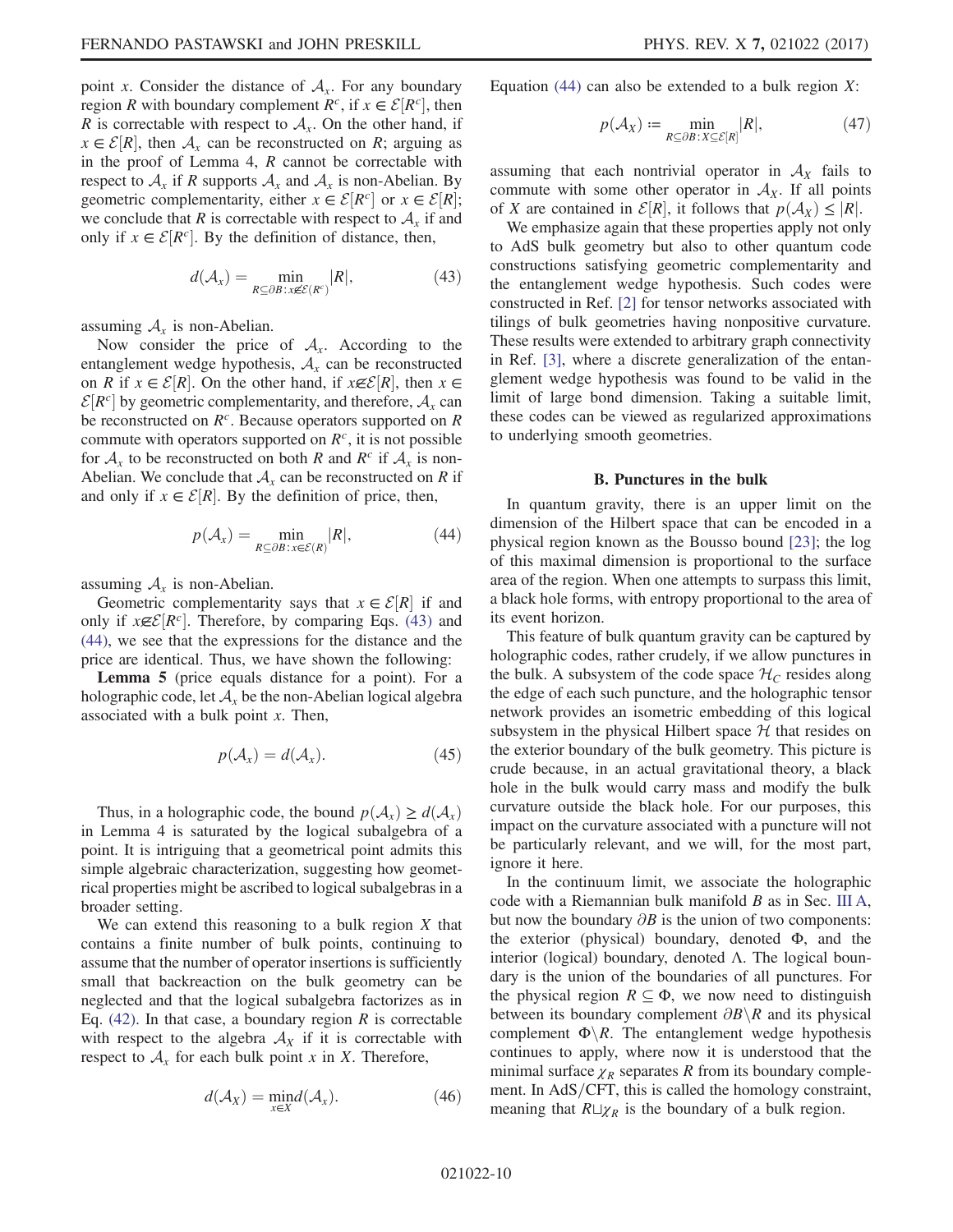As we take the continuum limit  $n \to \infty$  with the bulk geometry fixed, we assume as before that the density of sites per unit area on  $\partial B$  is uniform, with the same density on both the physical boundary and the logical boundary. If we assume as in Sec. [III A](#page-7-1) that the bulk logical algebra outside of the punctures is supported on a bounded number of bulk points, then the size  $k$  of the logical system is determined by the area of the logical boundary:

$$
k/n = |\Lambda|/|\Phi|.
$$
 (48)

<span id="page-10-2"></span>A holographic code without punctures obeys the celebrated Ryu-Takayanagi formula [\[15\],](#page-19-2) which asserts that for a boundary region  $R$ , the entanglement entropy of  $R$ with its physical complement  $R^c := \Phi \backslash R$  is the area  $|\chi_R|$ of the minimal surface separating R from  $R<sup>c</sup>$ , with area measured in the same units used to define  $|\Phi|$  and  $|\Lambda|$ . To extend this formula to a manifold B with punctures, we imagine introducing a reference system  $T$  that is maximally entangled with the logical system  $\Lambda$  so that the joint state of  $T\Box\Phi$  is pure. For a physical boundary region  $R\subseteq\Phi$ , the area  $|\chi_R|$  of the minimal surface separating R from its boundary complement  $\Lambda \sqcup (\Phi \backslash R)$  is the entanglement entropy of R with  $T\Box(\Phi \backslash R)$  in this pure state.

One way to visualize the purifying reference system  $T$  is inspired by the thermofield double construction used in AdS/CFT [\[24\]](#page-19-6). Given a manifold B with physical boundary Φ and logical boundary Λ, we introduce a second copy  $\tilde{B}$  of the manifold, with physical boundary  $\tilde{\Phi}$  and logical boundary  $\tilde{\Lambda}$  (see Fig. [2](#page-10-0)). Then, we join  $\Lambda$  and  $\tilde{\Lambda}$ , obtaining manifold  $B\ddot{B}$ , whose physical boundary  $\Phi\ddot{\Phi}$  has two connected components. This construction describes two holographic codes, whose logical systems are maximally entangled; the second copy of the code provides the reference system purifying the first copy. The combined manifold  $B\tilde{B}$  has no punctures, and we can apply the original formulation of the Ryu-Takayanagi formula to  $BB$ .

<span id="page-10-0"></span>

FIG. 2. The left diagram illustrates the thermofield double construction, in which a bulk manifold B with logical boundary  $\Lambda$ is extended to two copies of  $B$  with their logical boundaries identified. This doubled manifold  $B\tilde{B}$  describes two holographic codes whose logical systems are maximally entangled. The other two diagrams illustrate that, for a boundary region R contained in the physical boundary  $\Phi$  of B, the corresponding minimal surface lies in B.

For a boundary region  $R \subseteq \Phi$ , the minimal surface  $\chi_R$ separating R from  $\Phi \sqcup (\Phi \backslash R)$  never reaches into  $\tilde{B}$ , and therefore, it coincides with the minimal surface separating R from  $\Lambda \Box (\Phi \backslash R)$ . [We note that if the logical boundary  $\Lambda$ represents the event horizon of a static  $(2 + 1)$ -dimensional black hole, then, because a geodesic outside the black hole is the spatial trajectory of a light ray,  $\chi_R$  either fully contains Λ or avoids it entirely. For a nonstatic geometry, it is possible for  $\chi_R$  to include only part of  $\Lambda$ .]

The Ryu-Takayanagi formula relating entanglement entropy  $S(R)$  to  $|\chi_R|$  is actually the leading term in a systematic expansion [\[25\],](#page-19-7) in which the next correction arises from entanglement among bulk degrees of freedom, specifically the bulk entanglement of  $\mathcal{E}(R)$  with its bulk complement. In fact, the division of  $S(R)$  into the geometrical contribution  $|\chi_R|$  and the bulk entanglement contribution is not a renormalization group invariant; the geometrical contribution dominates in the extreme lowenergy limit of the boundary theory, and the bulk entropy becomes more important as we probe the boundary theory at shorter and shorter distances. We implicitly work in the low-energy limit in which geometrical entanglement is dominant. Even in this framework, it is possible to include bulk entanglement in our discussion, in accordance with the so-called  $ER = EPR$  principle [\[26\]](#page-19-8), which identifies entanglement with wormhole connectedness. For example, we can consider two punctures of equal size in the bulk and identify their logical boundaries  $\Lambda_1$  and  $\Lambda_2$ , so the two logical systems are maximally entangled. If  $R$  is sufficiently large, the minimal surface  $\chi_R$  in the bulk might pass in between the two punctures and include (say) the logical boundary  $\Lambda_1$  in order to satisfy the homology constraint. Then, the entanglement entropy of  $R$  includes a contribution  $|\Lambda_1|$  due to inclusion of the puncture in its entanglement wedge  $\mathcal{E}[R]$ . In this way, the geometrical<br>entanglement of R can capture the bulk entanglement entanglement of  $R$  can capture the bulk entanglement shared by the punctures.

Up until now, we have implicitly assumed that the holographic code provides an isometric embedding of the logical system  $\Lambda$  into the physical system  $\Phi$ . This requirement places restrictions on the geometry of the puncture(s). The Ryu-Takayanagi formula provides one possible way to understand the restriction. Suppose that the reference system  $T$  is maximally entangled with the logical boundary  $\Lambda$  so that the state of  $T\Box\Phi$  is pure, and the entanglement entropy of  $\Phi$  is | $\Lambda$ |. This must agree with the geometrical entropy given by  $|\chi_{\Phi}| = |\chi_{\Lambda}|$ , the area of the minimal surface separating  $\Phi$  and  $\Lambda$ . Holographic tensor network constructions suggest a stronger constraint,

$$
\chi_{\Phi} = \chi_{\Lambda} = \Lambda, \tag{49}
$$

<span id="page-10-1"></span>since in that case, the tensor network provides an explicit isometric map from  $\Lambda$  into  $\Phi$ . This consistency condition is illustrated in Fig. [3](#page-11-1). The constraint equation [\(49\)](#page-10-1) ensures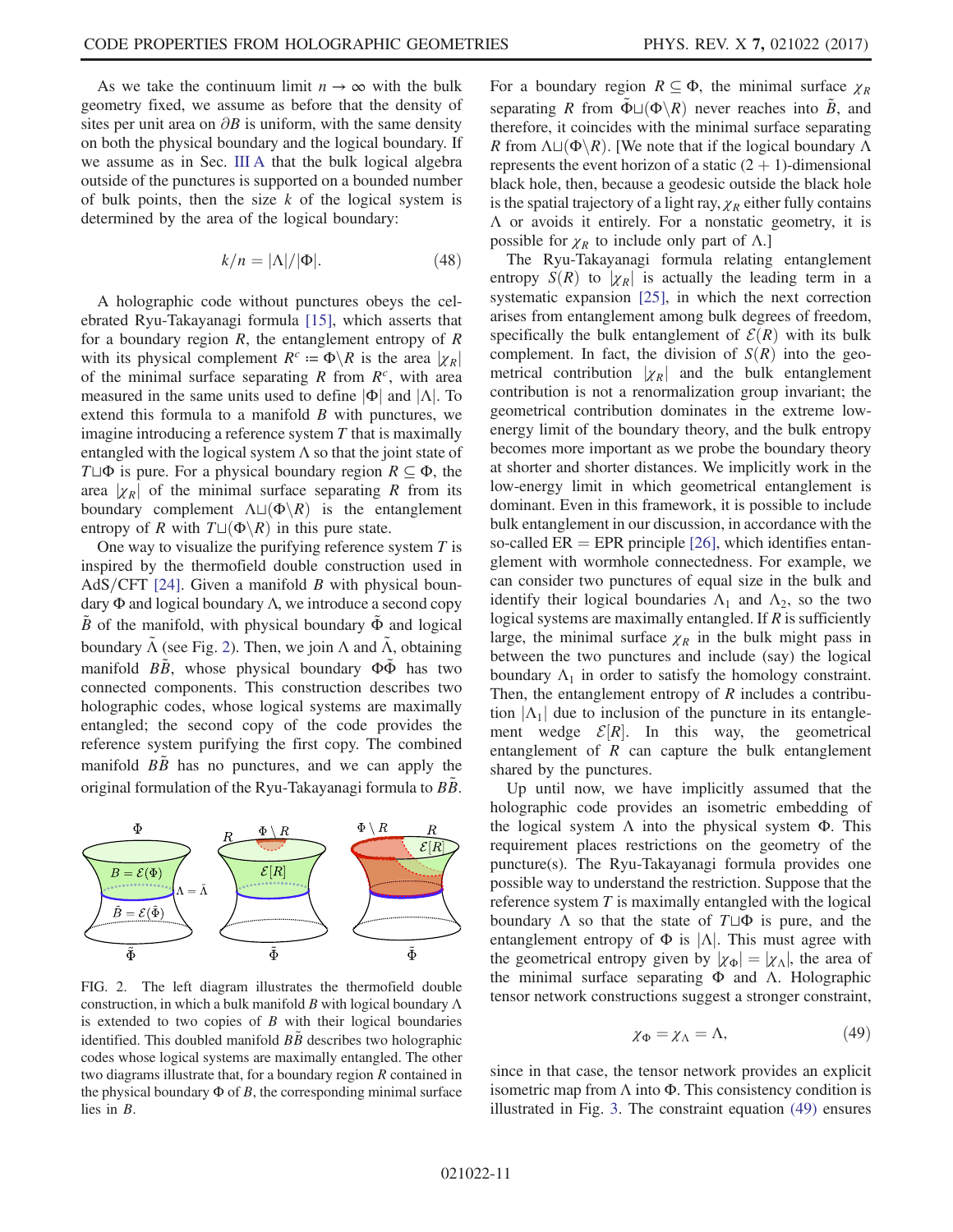<span id="page-11-1"></span>

FIG. 3. Necessary condition  $\chi_{\Lambda} = \Lambda$  for the interior boundary of a Riemannian manifold  $B$  to be identified as a logical system. In both diagrams, the physical Hilbert space  $H$  resides on the exterior boundary  $\Phi$  of B, and  $\Lambda$  is the boundary of the punctures in the bulk, which are shaded in black. The green region is the entanglement wedge  $\mathcal{E}[\Phi]$ , bounded by  $\Phi$  and the minimal<br>surface  $\alpha_{\lambda} = \alpha$ , separating  $\Phi$  from  $\Lambda$ ; the gray region is  $R \setminus \mathcal{E}[\Phi]$ . surface  $\chi_{\Phi} = \chi_{\Lambda}$  separating  $\Phi$  from  $\Lambda$ ; the gray region is  $B \setminus \mathcal{E}[\Phi]$ .<br>For purposes of illustration, we assume the bulk metric is For purposes of illustration, we assume the bulk metric is Euclidean. On the left, we have  $\chi_{\Lambda} = \Lambda$ , and the interpretation of Λ as a logical system is consistent. On the right, we have  $\chi_{\Lambda} \neq \Lambda$ , and two possible reasons for this are illustrated. First, a connected component of Λ may fail to be convex. Second, the union  $\Lambda_1$  of several connected components of  $\Lambda$  may be encapsulated by a surface  $\Lambda_1$  with smaller area than  $\Lambda_1$ , in which case the logical system resides on  $\Lambda_1$  rather than  $\Lambda_1$ . The emergence of this new logical system is reminiscent of the merging of small black holes to form a larger black hole.

that the geometrical entanglement entropy  $S(\Lambda)$  is compatible with the Bekenstein-Hawking entropy  $|\Lambda|$  of a black hole with event horizon at  $\Lambda$ , as we should expect when the microstates of the black hole are maximally entangled with a reference system. If several such black holes approach one another, they must coalesce into a larger black hole in order to enforce Eq. [\(49\)](#page-10-1). See Fig. [3](#page-11-1).

For a holographic code with punctures, we may consider the logical subalgebra associated with a bulk region  $X \subseteq B$ , where now X may include pieces of  $\Lambda$ . Because we are considering the low-energy regime in which geometric entanglement dominates bulk entanglement and backreaction on the geometry due to bulk fields is negligible, we ignore the contribution of bulk points to the logical subalgebra, just as in Eq.  $(48)$ . Therefore, if X does intersect with  $\Lambda$ , then the effective size of the logical system is given by

$$
k_X = |\Lambda \cap X|, \tag{50}
$$

the area of the portion of  $\Lambda$  contained in X. (In the language of holographic tensor network codes [\[2\]](#page-18-1), we are assuming that most bulk tensors carry no logical indices, so nearly all of the bulk logical indices contained in the bulk region X are located on the logical boundary.)

For bulk region  $X$ , we consider a reference system  $T$  that is maximally entangled with the logical subsystem residing in  $X \subseteq B$ . Then, when we say that  $\mathcal{A}_X$  can be reconstructed on boundary region  $R \subseteq \Phi$ , we mean that R contains a subsystem that is maximally entangled with T. If we apply the entanglement wedge hypothesis to a manifold  $B$  with a logical boundary, we can use the same reasoning as in Sec. [III A](#page-7-1) to obtain a geometrical expression for the price of the logical algebra:

$$
p(\mathcal{A}_X) := \min_{R \subseteq \Phi: X \subseteq \mathcal{E}[R]} |R|.
$$
 (51)

On the other hand, a boundary region  $R \subseteq \Phi$  will be correctable with respect to  $A_X$  if  $A_X$  is supported on the physical complement  $\Phi \backslash R$  of R, and the expression for distance becomes

$$
d(\mathcal{A}_X) := \min_{R \subseteq \Phi : X \subseteq \mathcal{E}[\Phi \setminus R]} |R|.
$$
 (52)

It is important to notice that the minimization in  $d(A_X)$  is over X not contained in the entanglement wedge of the physical complement, rather than the boundary complement, of R. In particular, when X is a single point  $\{x\}$  in the bulk, the expressions for price and distance are not identical because the entanglement wedges  $\mathcal{E}[R]$  and  $\mathcal{E}[\Phi \setminus R]$  are not complementary regions of the bulk. Therefore, Lemma 5 complementary regions of the bulk. Therefore, Lemma 5 does not apply to the case of a bulk manifold B with logical boundaries.

The geometrical interpretations for price and distance of  $A_x$  allow us to prove a version of the strong quantum Singleton bound that applies to subalgebras with nonvanishing  $k_x$  in the continuum limit. This will be explained in Sec. [VI.](#page-15-0)

### <span id="page-11-0"></span>IV. NEGATIVE CURVATURE AND UBERHOLOGRAPHY

Next, we discuss a general property of holographic codes defined on bulk manifolds with asymptotically uniform negative curvature, which we call uberholography. The essence of uberholography is that both the distance and price of a logical subalgebra scale sublinearly with the length  $n$  of the holographic code. In the formal continuum limit  $n \to \infty$ , the logical subalgebra can be supported on a fractal subset of the boundary, with fractal dimension strictly less than the dimension of the boundary. This fractal dimension is a universal feature of the code, in the sense that it does not depend on which logical subalgebra we consider. Uberholography is intriguing, as it suggests that  $(D + 1)$ -dimensional bulk geometry can emerge, not just from an underlying D-dimensional system, but also from a system of even lower dimension.

Though uberholography applies more generally, to be concrete, we consider the bulk to have a two-dimensional hyperbolic geometry with radius of curvature L. Now the boundary is one dimensional, and the minimal "surface"  $\chi_R$ associated with connected boundary region  $R$  is really a bulk geodesic, whose "area" is actually the geodesic's length. For our purpose, we need to know only one feature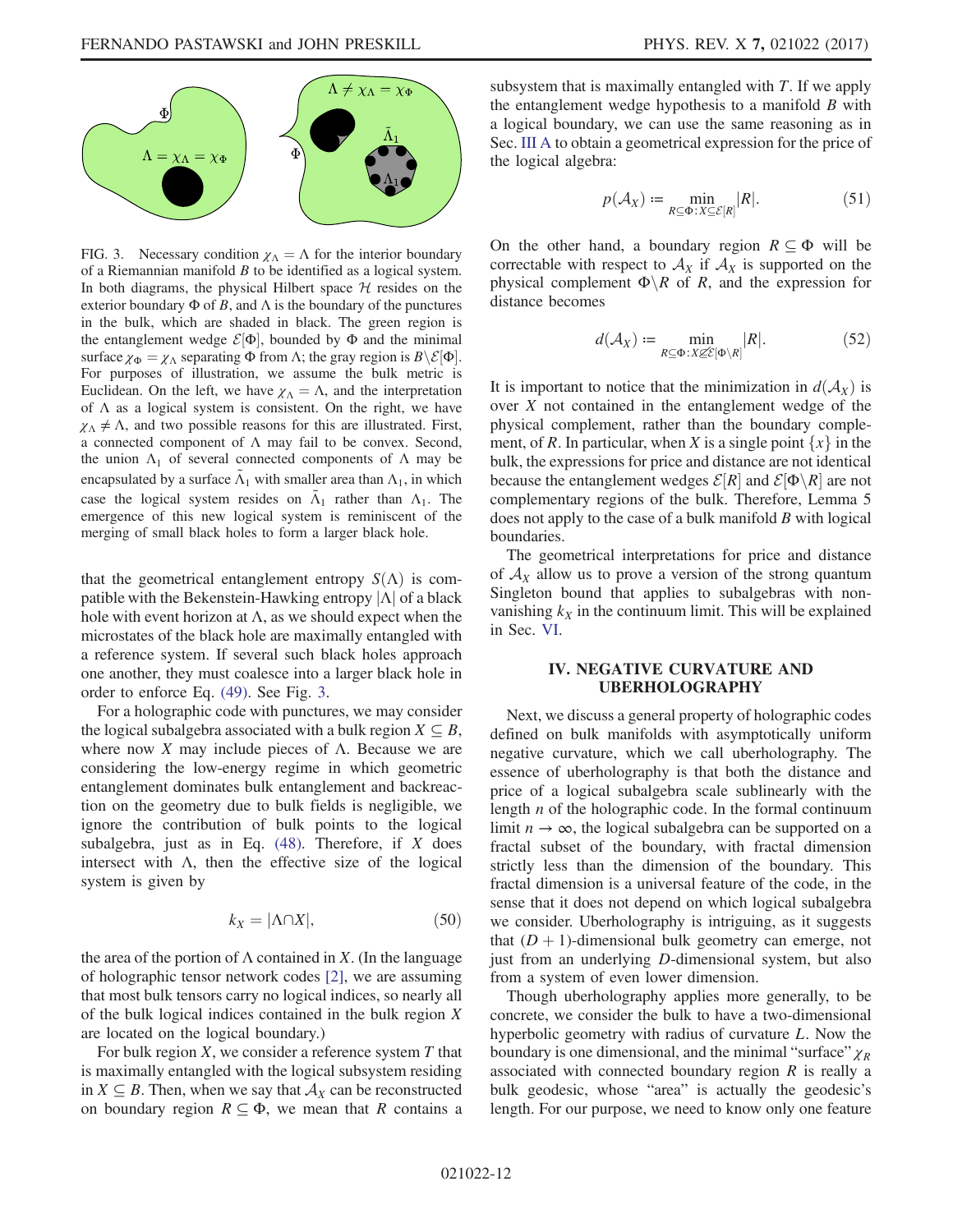<span id="page-12-2"></span>of the bulk geometry: For an interval  $R$  on the boundary with length |R|, the length of the bulk geodesic  $\chi_R$ separating  $R$  from its boundary complement is

$$
|\chi_R| = 2L \log(|R|/a). \tag{53}
$$

Here, *a* is a short-distance cutoff, which we may think of as a lattice spacing for the boundary theory, so  $|R|/a$  is the number of boundary sites contained in R. Applying the Ryu-Takayanagi formula, we conclude that the entanglement entropy  $S(R)$  scales logarithmically with the size of R, which is the expected result for the vacuum state of a CFT in one spatial dimension.

For some bulk region  $X$ , we compute the distance of the logical subalgebra  $A_X$  associated with X. This distance  $d(\mathcal{A}_X)$  is the size of the smallest boundary region R which is not correctable with respect to X. Pick a point  $x$  in  $X$ , and choose a connected boundary region  $\overline{R}$  such that  $\mathcal{E}[R]$ <br>contains x but just harely—if we choose a slightly smaller contains  $x$ , but just barely—if we choose a slightly smaller connected boundary region  $R' \subset R$ , then  $\mathcal{E}[R']$  will not contain x. Since  $x \in \mathcal{E}(R)$  we know that R is not contain x. Since  $x \in \mathcal{E}(R)$ , we know that R is not<br>correctable with respect to A and therefore  $d(A_v)$ correctable with respect to  $A_x$ , and therefore  $d(A_x) \leq$ |R|. We could get a tighter upper bound on  $d(\mathcal{A}_X)$  if we find a smaller boundary region  $R' \subset R$  whose entanglement wedge still contains x. There may be no such connected boundary region, but can we find a disconnected  $R' \subset R$ such that  $x \in \mathcal{E}[R']$ ?<br>Let us try punchin

Let us try punching a hole in R. In other words, we divide R into three consecutive disjoint intervals  $R_1HR_2$ , where

$$
|R_1| = |R_2| = \left(\frac{r}{2}\right)|R|,
$$
  
\n
$$
|H| = (1 - r)|R|,
$$
  
\n
$$
0 < r < 1,
$$
\n(54)

and then remove the middle (hole) interval  $H$ , leaving the disconnected region  $R' = R_1R_2 = R\backslash H$ . There are two possible ways to choose bulk geodesics that separate  $R'$ from its complement (illustrated in Fig. [4\)](#page-12-0), either  $\chi_{R_1} \sqcup \chi_{R_2}$ or  $\chi_R \sqcup \chi_H$ ; the minimal surface  $\chi_{R'}$  is the smaller of these two. Thus, if

<span id="page-12-1"></span><span id="page-12-0"></span>

FIG. 4. Two possible geometries for the entanglement wedge  $\mathcal{E}[R']$  of a boundary region  $R' = R_1 \sqcup R_2$  with two connected<br>components separated by the interval H In the left diagram, the components separated by the interval  $H$ . In the left diagram, the minimal surface is  $\chi_{R'} = \chi_{R_1} \sqcup \chi_{R_2}$ , and the entanglement wedge is  $\mathcal{E}[R'] = \mathcal{E}[R_1] \sqcup \mathcal{E}[R_2]$ . In the right diagram, the minimal surface is  $\mathbf{x}_N = \mathbf{x}_0 \mid \mathbf{y}_N$ , where  $R = R_1 H R_2$  and the entanglement wedge  $\chi_R = \chi_R \cup \chi_H$ , where  $R = R_1 H R_2$ , and the entanglement wedge<br>  $\chi_R = \chi_R \cup \chi_H$ , where  $R = R_1 H R_2$ , and the entanglement wedge is  $\mathcal{E}[R'] = \mathcal{E}[R] \backslash \mathcal{E}[H].$ 

 $|\chi_{R_1}| + |\chi_{R_2}| > |\chi_{R}| + |\chi_{H}|,$  (55)

we get

$$
\mathcal{E}[R'] = \mathcal{E}[R] \backslash \mathcal{E}[H];\tag{56}
$$

removing H from R has the effect of removing  $\mathcal{E}[H]$ -<br>from  $\mathcal{E}[R]$ - Therefore  $\mathcal{E}[R']$ -still contains r and hence from  $\mathcal{E}[R]$ . Therefore,  $\mathcal{E}[R']$  still contains x, and hence  $d(4) \leq |R'|$  $d(\mathcal{A}_X) \leq |R'|$ .<br>If we choo

If we choose  $H$  as large as possible, while respecting Eq.  $(55)$ , then Eq.  $(53)$  implies

$$
|R_1| \cdot |R_2| = |R| \cdot |H| \Rightarrow r^2/4 = (1 - r), \qquad (57)
$$

which is satisfied by

$$
r/2 = \sqrt{2} - 1.\tag{58}
$$

Each connected component of  $R'$  is smaller than R by this factor.

Now we repeat this construction recursively. In each round of the procedure, we start with a disconnected region  $\tilde{R}$  such that  $\mathcal{E}[\tilde{R}]$  contains x, where  $\tilde{R}$  is the union of many<br>connected components of equal size. Then, we punch a connected components of equal size. Then, we punch a hole out of each connected component to obtain a new region  $\tilde{R}'$  such that  $\mathcal{E}[\tilde{R}']$  still contains x. Punching the holes<br>increases the number of connected components by a factor -increases the number of connected components by a factor of 2 and reduces the size of each component by a factor of  $r/2$ .

The procedure halts when the connected components are reduced in size to the lattice spacing  $a$ , which occurs after  $m$  rounds, where

$$
a = (r/2)^m |R|.
$$
 (59)

<span id="page-12-3"></span>The remaining region  $R_{\text{min}}$  has  $2^m$  components, each containing one lattice site. so that

$$
d(\mathcal{A}_X) \le |R_{\min}|/a = 2^m = (|R|/a)^{\alpha},
$$
 (60)

where

$$
\alpha = \frac{\log 2}{\log(2/r)} = \frac{1}{\log_2(\sqrt{2} + 1)} \approx 0.786. \tag{61}
$$

The initial interval  $R$  is surely no larger than the whole boundary, so the distance is bounded above by  $n^{\alpha}$  for any logical subalgebra, where  $d$  and  $n$  are expressed as a number of boundary sites (rather than length along the boundary).

We can also consider codes with punctures in the bulk. To be specific, suppose  $B$  is a hyperbolic disk of proper radius  $r_{\text{out}}$ , with a single puncture at the center of radius  $r_{\text{in}}$ . The code length  $n$  is proportional to the circumference of the outer boundary, and the size  $k$  of the logical system is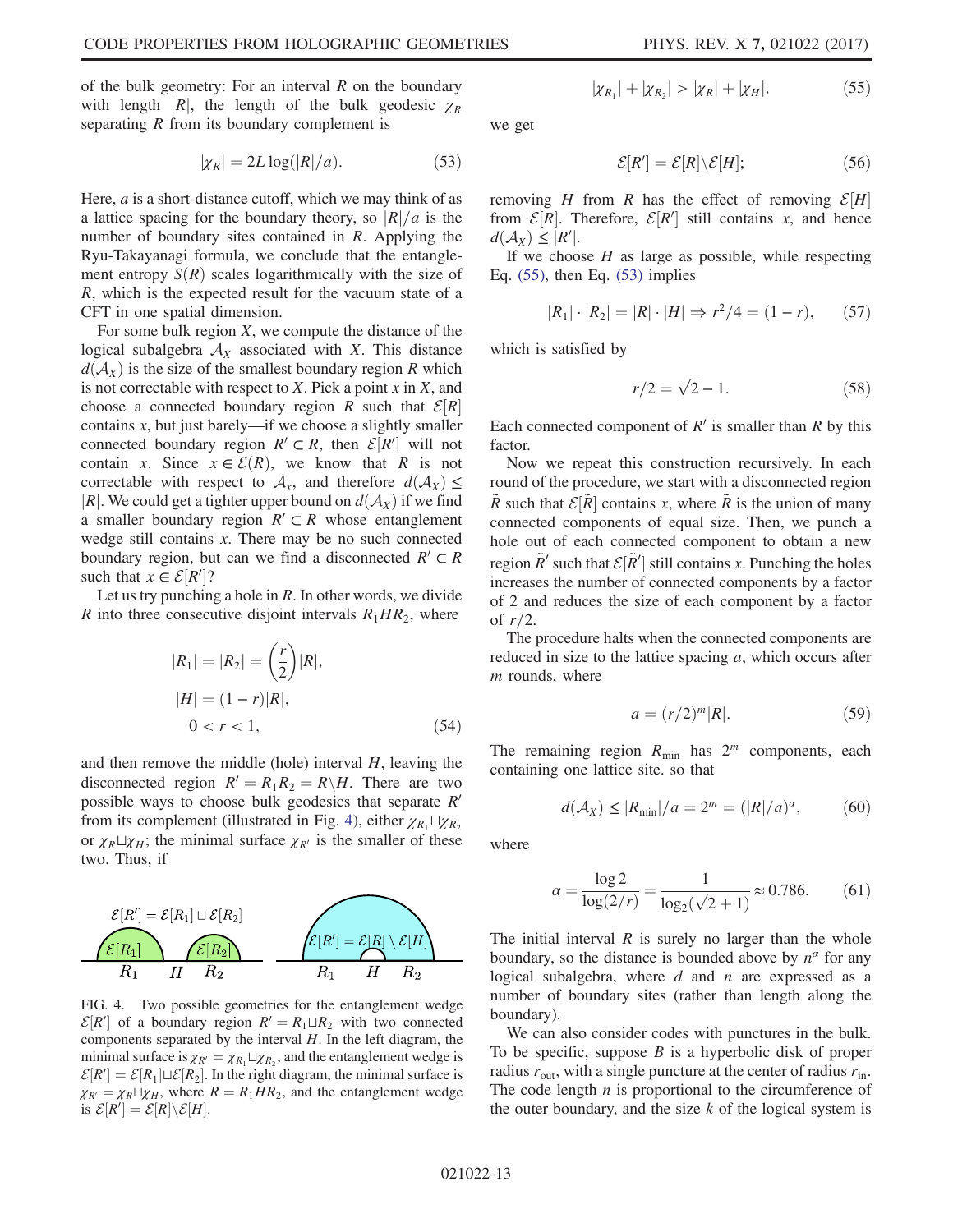proportional to the circumference of the inner boundary. Because the circumference of a circle with radius  $r$  is  $2\pi Le^{r/L}$ , the rate of the code is

$$
k/n = e^{(r_{\text{in}} - r_{\text{out}})/L}.
$$
 (62)

We may choose an interval R on the boundary, such that  $\chi_R$ is tangent to the inner boundary at a single point. The length of this geodesic is essentially twice the difference between the inner and outer boundaries, so Eq. [\(53\)](#page-12-2) implies

$$
r_{\text{out}} - r_{\text{in}} = L \log(|R|/a). \tag{63}
$$

Using the recursive construction to repeatedly carve holes out of  $R$ , we obtain the bound Eq. [\(60\)](#page-12-3) on the code distance, which becomes

$$
d \le (|R|/a)^{\alpha} = (e^{(r_{\text{out}} - r_{\text{in}})/L})^{\alpha} = (n/k)^{\alpha}
$$
 (64)

(with the code distance expressed as a number of boundary sites). This scaling of the code distance, with  $\alpha \approx 0.786$ , compares favorably with the bound [\[27\]](#page-19-9) on local commuting projector codes defined on a two-dimensional Euclidean lattice, for which  $\alpha = 1/2$ .

The scaling  $p(A_X) \sim n^{\alpha}$  applies to price as well as distance. Once we have found a sufficiently large boundary region R such that  $\mathcal{E}[R]$  contains the bulk region X, we can<br>proceed to hollow out R recursively until we reach the proceed to hollow out  $R$  recursively until we reach the much smaller region  $R_{\text{min}}$  such that  $|R_{\text{min}}|/a = (|R|/a)^{\alpha}$ , where  $\mathcal{E}[R_{\text{min}}]$  still contains X, and hence  $\mathcal{A}_X$  is supported<br>on  $R$  . The resulting region R with fractal dimension on  $R_{\text{min}}$ . The resulting region  $R_{\text{min}}$ , with fractal dimension  $\alpha$ , has a geometry reminiscent of the Cantor set, as illustrated in Fig. [5](#page-13-1).

<span id="page-13-1"></span>

FIG. 5. This figure illustrates uberholography for the case of a two-dimensional hyperbolic bulk geometry. The inner logical boundary is contained inside the entanglement wedge, shaded in blue, of a boundary region R. By repeatedly punching holes of decreasing size out of this boundary region, we obtain a much smaller region  $R_{\text{min}}$  whose entanglement wedge still contains the logical boundary. Thus, the logical algebra is supported on a fractal boundary set, whose geometry is reminiscent of the Cantor set.

It is interesting to compare this universal exponent  $\alpha$  for planar uberholography with the scaling laws for distance and price realized by other code families, such as holographic tensor network codes and concatenated quantum codes. In fact, it can be quite challenging to obtain tight lower bounds on distance and price for tensor network code constructions; see the Appendix for further discussion.

## <span id="page-13-0"></span>V. QUANTUM MARKOV CONDITION AND LOCAL CORRECTABILITY

For a holographic code, consider (as in Sec. [IV](#page-11-0)) a connected region  $R = R_1 H R_2$ , which is the disjoint union of three adjoining intervals. Imagine that the middle interval  $H$  is erased. If  $H$  is correctable, there is a recovery map  $R$  that corrects this erasure error. However, now we ask whether a stronger condition is satisfied: Is it possible to choose a recovery map taking  $R' = R_1R_2$  to R so that  $\mathcal{R}^{R\rightarrow R\prime H}$  "fills in" the erased hole H? If the erasure of H can be corrected by a map that acts only on a somewhat larger region containing  $H$  (larger by a constant factor independent of system size), then we say that erasure is locally correctable.

<span id="page-13-2"></span>The quantum Markov condition provides a criterion for local correctability [\[28\].](#page-19-10) We say that the state  $\rho_{ABC}$  of three disjoint regions A, B, C obeys the quantum Markov condition (also called quantum conditional independence) if

$$
0 = I(A; C|B) = S(AB) + S(BC) - S(ABC) - S(B),
$$
 (65)

which is equivalent to saying that the strong subadditivity inequality is saturated (satisfied as an equality). If the Markov condition is satisfied, then  $\rho_{ABC}$  can be reconstructed from the marginal state  $\rho_{AB}$  using a map  $\mathcal{R}^{B\rightarrow BC}$ , which maps  $B \to BC$ :

$$
\mathcal{R}^{B \to BC} \colon \rho_{AB} \mapsto \rho_{ABC},\tag{66}
$$

known as the Petz recovery map [\[29\]](#page-19-11). See Ref. [\[30\]](#page-19-12) for a construction of a map that is robust to condition [\(65\)](#page-13-2) holding only approximately. Likewise, in view of the symmetry of the condition under the interchange of A and C,  $\rho_{ABC}$  can be reconstructed from  $\rho_{BC}$  by a map from B to AB.

In fact, Eq.  $(65)$  implies that B has a decomposition as a direct sum of tensor products of Hilbert spaces,

$$
\mathcal{H}_B = \bigoplus_j \mathcal{H}_{B_j} = \bigoplus_j \mathcal{H}_{B_j^L} \otimes \mathcal{H}_{B_j^R},\tag{67}
$$

and that the state of ABC has the block-diagonal form

$$
\rho_{ABC} = \bigoplus_{j} p_{j} \rho_{AB_{j}^{L}} \otimes \rho_{B_{j}^{R}C}.
$$
 (68)

Evidently, we can recover  $\rho_{ABC}$  from  $\rho_{AB}$  by replacing each  $\rho_{B_i^R}$  by  $\rho_{B_i^R}$ , without touching the system A.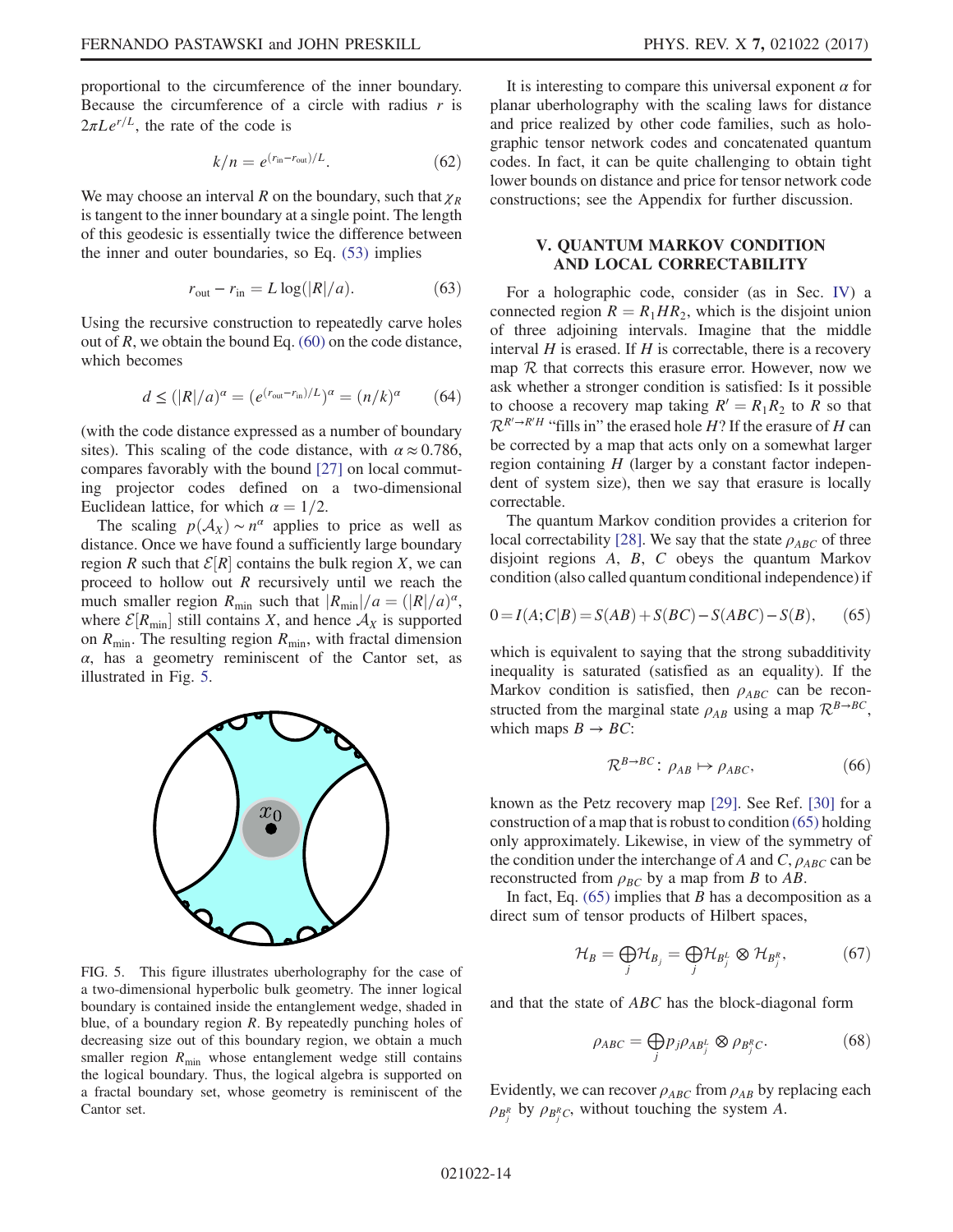To apply the Markov condition to our holographic setting, consider a holographic code with no punctures, where the state of the physical boundary is pure. We choose A, B, C to be three disjoint regions whose union is the complete boundary, namely,

$$
A = R^c, \qquad B = R', \qquad C = H, \tag{69}
$$

<span id="page-14-0"></span>where  $R<sup>c</sup>$  denotes the boundary region complementary to R. Because the state of the complete boundary is pure,  $S(ABC) = 0$  and  $S(H) = S(H<sup>c</sup>)$ ; therefore, the condition Eq. [\(65\)](#page-13-2) becomes

$$
S(AB) + S(BC) = S(B) \Leftrightarrow S(H) + S(R) = S(R').
$$
 (70)

When this condition is satisfied,  $R<sup>7</sup>$  can be divided into two subsystems, where one purifies the state of  $H$  and the other purifies the state of  $R^c$ . To correct the erasure of H, we need only restore the entanglement between  $R'$  and  $H$ , and for this purpose, there is no need to venture outside *.* 

### A. Hyperbolic bulk

Using the Ryu-Takayanagi formula, this statement Eq. [\(70\)](#page-14-0) about entropy would follow from a statement about minimal surfaces:

$$
\chi_{R'} = \chi_H \sqcup \chi_R, \tag{71}
$$

which is the same as the condition (discussed in Sec. [IV\)](#page-11-0) for the entanglement wedge  $\mathcal{E}[R']$  to be  $\mathcal{E}[R] \setminus \mathcal{E}[H]$ . For the case in which the bulk is a hyperholic disk, the calculation case in which the bulk is a hyperbolic disk, the calculation in Sec. [IV](#page-11-0) shows that erasure of  $H$  can be corrected by a recovery map that acts on region  $R$  containing  $H$ , where  $|R|/|H| = (1 - r)^{-1} = 3 + 2\sqrt{2} \approx 5.828$ . Thus, the era-<br>sure error is locally correctable. This local correctability sure error is locally correctable. This local correctability is a general feature of holographic codes with asymptotically uniform negative bulk curvature.

We may also consider the case of a manifold with punctures, where the logical boundary  $\Lambda$  is maximally entangled with a reference system. In that case, the entropy of the physical boundary matches  $S(\Lambda)$ , and the Markov condition is satisfied provided that

$$
|\chi_{R'}| + |\chi_{\Lambda}| = |\chi_{H^c}| + |\chi_R|,\tag{72}
$$

<span id="page-14-1"></span>which holds if

$$
\chi_{R'} = \chi_H \sqcup \chi_R, \qquad \chi_{H^c} = \chi_H \sqcup \chi_\Lambda. \tag{73}
$$

As for the case without punctures, Eq. [\(73\)](#page-14-1) will be satisfied if  $H$  is a sufficiently small interval on the physical boundary of the hyperbolic disk and  $R$  is an interval containing  $H$ , where  $|R|$  is larger than  $|H|$  by a constant factor. The interpretation is the same as before; Eq. [\(73\)](#page-14-1) implies that  $R<sup>′</sup>$ contains a subsystem that purifies  $H$ , so there is no need to reach outside of R to recover from the erasure of  $H$ .

It is also notable that if the Markov condition Eq. [\(65\)](#page-13-2) is approximately satisfied, then a local recovery map can be constructed which approximately corrects the erasure of  $H$ . This is important because in realistic AdS/CFT, the Markov condition is not exactly satisfied because of the small corrections to the Ryu-Takayanagi formula, which we have neglected. Local correctability in the approximate

setting has been discussed recently in Refs. [\[28,31,32\]](#page-19-10).

While holographic codes based on tensor networks can successfully reproduce the Ryu-Takayanagi relation satisfied by the von Neumann entanglement entropy of the boundary theory [\[2,3\],](#page-18-1) they do not correctly capture the properties of Rényi entropies [\[33](#page-19-13)–35] and therefore do not provide a fully satisfactory description of conformal field theories with dual geometries. It is fortunate that the Markov condition Eq. [\(65\)](#page-13-2), and its approximate version [\[36\]](#page-19-14), is stated in terms of von Neumann entanglement entropies. We therefore expect that holographic tensor network codes can provide a reasonable picture of local correctability in realistic holography.

#### B. Flat bulk

The criterion for local correctability is satisfied by generic negatively curved bulk geometries but not by bulk geometries that are flat or positively curved. Consider, for example, a Euclidean two-dimensional disk with unit radius. For an interval  $R$  on the boundary that subtends angle  $\theta$ , the geodesic  $\chi_R$  is a chord of the boundary circle with length  $|\chi_R| = 2 \sin(\theta/2)$ . Suppose we erase a hole H that subtends angle  $2\delta$  and correct the erasure by acting in a larger region R that contains H. If  $R = R_1HR_2$  subtends angle 2 $\phi$ , where  $|R_1|=|R_2|$ , the Markov condition can be satisfied only if

$$
|\chi_{R_1}| + |\chi_{R_2}| = 4 \sin \left( (\phi - \delta)/2 \right)
$$
  
\n
$$
\ge |\chi_R| + |\chi_H| = 2 \sin(\phi) + 2 \sin(\delta). \tag{74}
$$

If  $\delta$  and  $\phi$  are small, this condition becomes, to leading order in small quantities,

$$
\delta \le \phi^3/16. \tag{75}
$$

Thus, when |H| is small,  $|R| \sim |H|^{1/3}$  is far larger; the equal to the correctable. The same will be true erasure is not locally correctable. The same will be true, even more so, for a positively curved bulk geometry.

The failure of local correctability for holographic codes associated with flat and positively curved bulk manifolds suggests that, in these cases, the physics of the boundary system is highly nonlocal; in particular, the boundary state is not likely to be the ground state of a local Hamiltonian. This conclusion is reinforced by the observation that, according to the Ryu-Takayanagi formula, the entanglement entropy of a small connected region on the boundary of a flat ball scales linearly with the boundary volume of the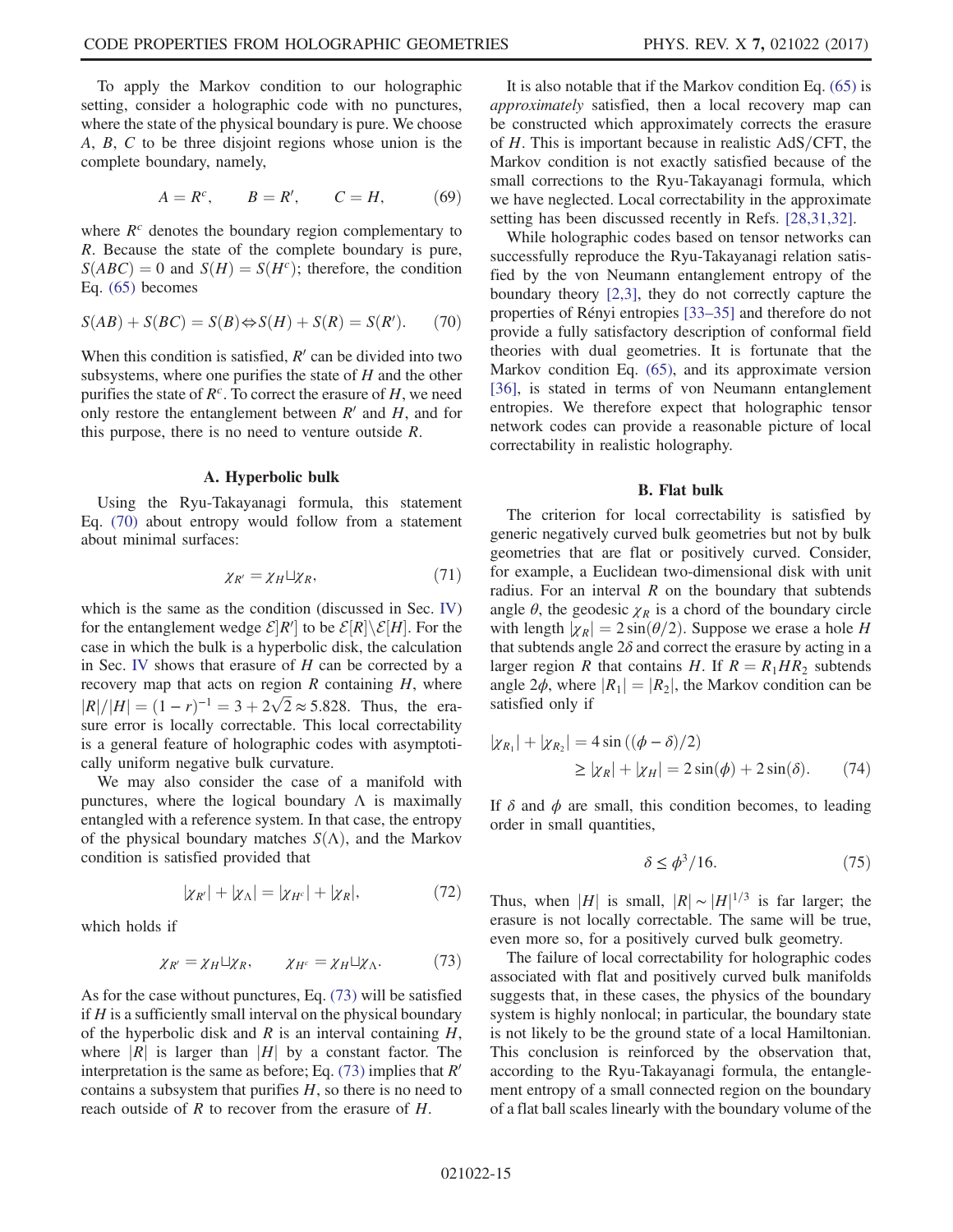region; this strong violation of the entanglement area law would not be expected in the ground state if the Hamiltonian is local.

That flat bulk geometry implies nonlocal boundary physics also teaches us a valuable lesson about AdS/CFT. A holographic tensor network provides not just an isometric map from the logical boundary Λ to the physical boundary  $\Phi$  of the manifold B, but also a map from  $\Lambda$  to the boundary  $\partial X$  of a bulk region X that contains Λ. If the bulk geometry of X is flat or nearly flat, the entanglement structure of holographic codes indicates that the system supported on  $\partial X$  should exhibit flagrant violations of bulk locality. This picture suggests that black holes in the bulk that are small compared to the AdS curvature scale ought to have highly nonlocal dynamics, as seems necessary for these small black holes to be fast scramblers of quantum information [\[37,38\].](#page-19-15)

## C. Positively curved bulk

This nonlocality of boundary physics is even more pronounced for holographic codes defined on positively curved manifolds. Consider the extreme case of a twodimensional hemisphere B, with the boundary  $\partial B$  at its equator. Geodesics on the sphere are great circles, lying in a plane that passes through the sphere's center. For any boundary region R with  $|R| \neq |\partial B|/2$ , there is a unique minimal surface  $\chi_R$ , which lies in  $\partial B$ ; for  $|R| < |\partial B|/2$ , we have  $\chi_R = R$ , while for  $|R| > |\partial B|/2$ , we have  $\chi_R = \partial B \backslash R$ . Invoking the Ryu-Takayanagi formula, we see that as R increases in size, the entropy  $S(R)$  rises linearly as |R| until R occupies half of the boundary; it then decreases linearly thereafter. This behavior is the same as for a Haar-random pure state [\[39\].](#page-19-16)

For  $|R| \le |\partial B|/2$ , the entanglement wedge  $\mathcal{E}[R]$  contains<br>by R while for  $|R| > |\partial B|/2$  we have  $R|\log \theta| \ge |\partial B|$  and only R, while for  $|R| > |\partial B|/2$ , we have  $R\Box \chi_R = \partial B$ , and the entanglement wedge  $\mathcal{E}[R]$  is all of the hemisphere *B*.<br>Accordingly for any region *X* in the bulk with associated Accordingly, for any region  $X$  in the bulk with associated bulk logical algebra  $A_X$ , the price  $p(A_X)$  and distance  $d(\mathcal{A}_X)$  are both given by  $|\partial B|/2$ . This also mimics the behavior of a Haar-random pure state.

If we regulate bulk and boundary by introducing a lattice spacing  $a$ , then the number  $n$  of boundary sites in the code block is

$$
n = |\partial B|/a = 2\pi r/a,
$$
 (76)

where  $r$  is the radius of the sphere. It is noteworthy that the area of the hemisphere, expressed in lattice units, is

$$
|B|/a^2 = 2\pi r^2/a^2 = n^2/2\pi,
$$
 (77)

which is quadratic in  $n$ . Since the hemisphere is the surface of smallest area whose boundary reproduces the entanglement structure of a Haar-random state, it is tempting to interpret the area  $n^2/2\pi$  as a measure of the circuit complexity of preparing this state, in accordance with the complexity-equals-action conjecture [\[40\]](#page-19-17). Indeed, a random geometrically local circuit in the bulk containing  $O(n^2)$  gates can closely approximate a unitary 2-design, which prepares a state with the desired properties [\[41\].](#page-19-18)

As noted in Sec. [III B,](#page-9-0) we can crudely model a black hole in the bulk by punching a hole in the bulk, with the microstates of the black hole residing on the logical boundary  $\Lambda$  of the puncture. If we introduce a reference system that is maximally entangled with  $\Lambda$ , then the black hole microstates are maximally mixed, and the entanglement entropy  $S(\Lambda) = |\Lambda|$  counts these microstates, in agreement with the black hole's Bekenstein-Hawking entropy. Alternatively, we might wish to describe a black hole in a typical pure state, rather than a highly mixed state. Our observations about the properties of a holographic code defined on a hemisphere suggest how this can be done. Instead of entangling its boundary with a reference system, we fill the puncture with a hemispherical cap. The tensor network filling this cap realizes the minimal geometrically local procedure for preparing the black hole's highly scrambled pure state.

## <span id="page-15-0"></span>VI. HOLOGRAPHIC STRONG QUANTUM SINGLETON BOUND

In Sec. [II D,](#page-4-2) we discussed the strong quantum Singleton bound, Corollary 1, which relates  $p$ ,  $d$ , and  $k$  for a code subspace, and we left open whether this bound can be extended to more general logical operator algebras. Here, we will see that, for holographic codes, such an extension is possible.

We consider the case of a holographic code with punctures in the bulk; hence, there is a physical boundary  $\Phi$  and a logical boundary  $\Lambda$  as discussed in Sec. [III B.](#page-9-0) In the formal continuum limit, the code parameters  $p$ ,  $d$ , and  $k$  are measured in units of area, and the contribution to the area from  $O(1)$  boundary sites can be neglected; hence, Eq.  $(38)$ becomes

$$
k \le p - d. \tag{78}
$$

We would like to show that this constraint applies to logical subalgebras of a holographic code.

We consider a region  $X$  in the bulk, and its associated logical subalgebra  $A_X$ . The region X may contain a portion of the logical boundary  $\Lambda$ , as well as some additional isolated points in the bulk. We denote the intersection  $X \cap \Lambda$ of X with the logical boundary by  $\Lambda_X$ ; if  $\Lambda_X$  is nonempty, then the bulk points are a negligible portion of the subalgebra  $A_X$ , whose size is therefore

$$
k_X = |\Lambda_X|.\t(79)
$$

In what follows, for the sake of clarity, we denote the minimal surface associated with boundary region  $R$  by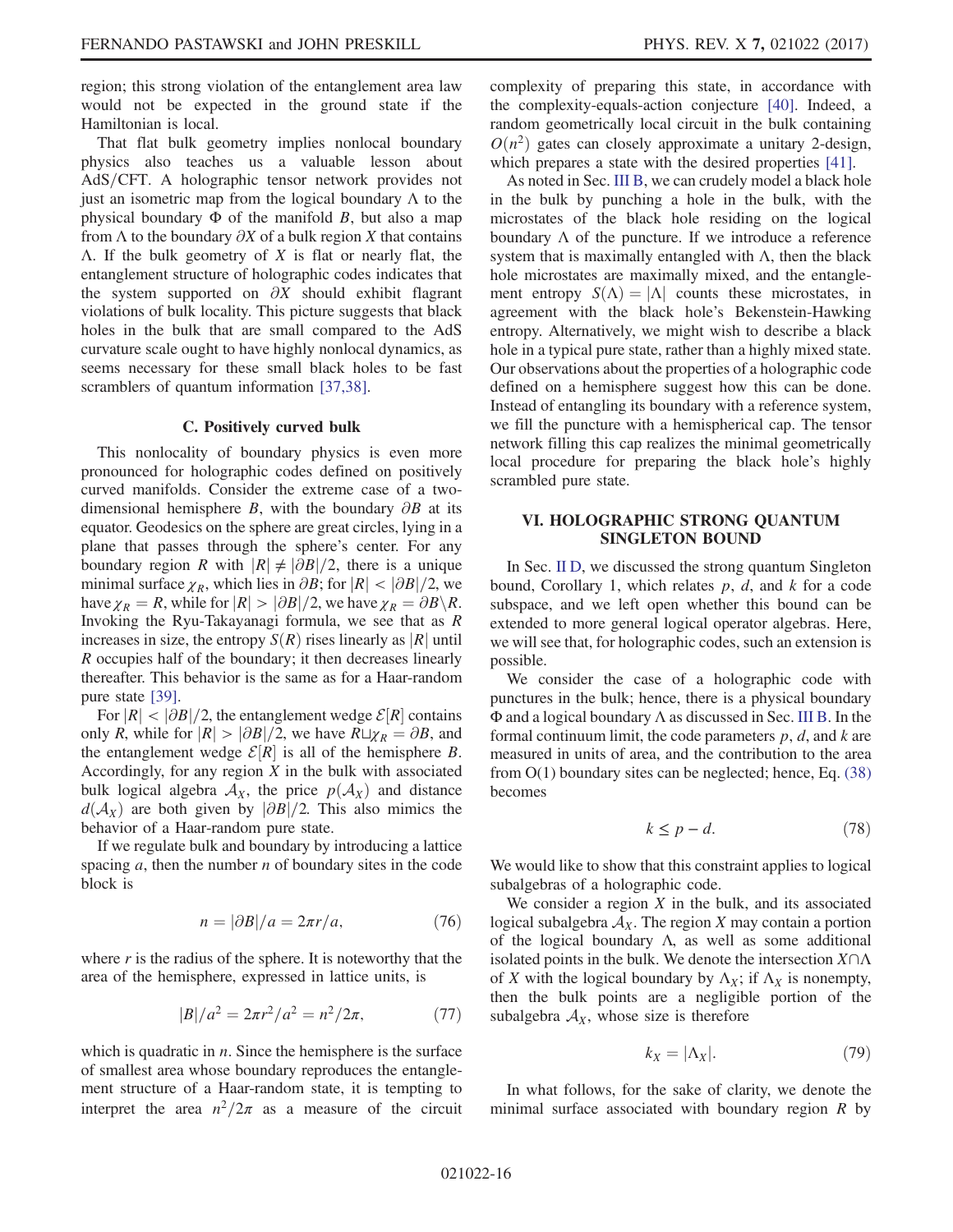$\chi(R)$ , in place of the subscript notation  $\chi_R$  used earlier. We also use the notation  $R^c$  for the physical complement  $\Phi \backslash R$ , and p, d, k as a shorthand for  $p(\mathcal{A}_X)$ ,  $d(\mathcal{A}_X)$ ,  $k_X$ .

Let  $R_p$  be a region of the physical boundary  $\Phi$  such that  $|R_p| = p(A_X)$  and  $\mathcal{E}[R_p]$  contains X; this means that the associated minimal surface  $\chi(R_p)$  must contain  $\Lambda_X$ . Let  $R_d \subseteq R_p$  be a subset of  $R_p$  such that, in the regulated theory with a nonzero lattice spacing,  $R_d$  contains one less boundary site than the distance of  $A_X$ ; therefore,  $R_d$  is surely correctable with respect to  $A_X$ , and in the continuum limit (where a single site has negligible size),  $|R_d|$  =  $d(\mathcal{A}_X)$ . Because  $R_d$  is correctable, the entanglement wedge of its physical complement  $R_d^c$  contains X, which means that  $\chi(R_d^c)$  contains  $\Lambda_X$ .<br>We may consider a

We may consider gradually "growing" a boundary region from  $R_d$  to  $R_p$ , obtaining an inequality by observing that the corresponding minimal surface cannot grow faster than the boundary surface itself:

$$
|R_p| - |R_d| \ge \int_{R_d}^{R_p} dR \frac{d|\chi(R)|}{dR} = |\chi(R_p)| - |\chi(R_d)|,
$$
  

$$
|R_d^c| - |R_p^c| \ge \int_{R_p^c}^{R_d^c} dR \frac{d|\chi(R)|}{dR} = |\chi(R_d^c)| - |\chi(R_p^c)|.
$$

<span id="page-16-1"></span>Together with  $p - d = |R_p| - |R_d| = |R_d^c| - |R_p^c|$ , this implies

$$
p - d \ge \frac{|\chi(R_p)| - |\chi(R_d)| + |\chi(R_d^c)| - |\chi(R_p^c)|}{2}.
$$
 (80)

Now recall that  $\chi(R_p)$  contains  $\Lambda_X$ . Hence, the rest of the minimal surface  $\chi(R_p)$ , excluding  $\Lambda_X$ , is  $\chi(R_p \cup \Lambda_X)$ , or in other words,

$$
\chi(R_p) = \chi(R_p \cup \Lambda_X) \cup \Lambda_X
$$
  
\n
$$
\Rightarrow |\chi(R_p)| = |\chi(R_p \cup \Lambda_X)| + |\Lambda_X|.
$$
 (81)

Likewise,  $\chi(R_d^c)$  contains  $\Lambda_X$ , which implies

$$
|\chi(R_d^c)| = |\chi(R_d^c \cup \Lambda_X)| + |\Lambda_X|. \tag{82}
$$

Plugging this into Eq. [\(80\)](#page-16-1) yields

$$
p - d - |\Lambda_X| = p - d - k
$$
  
\n
$$
\geq \frac{1}{2} (|\chi(R_p \cup \Lambda_X)| + |\chi(R_d^c \cup \Lambda_X)| - |\chi(R_d)|) - |\chi(R_p^c)|).
$$
 (83)

Now we can use the property that two complementary boundary regions share the same minimal bulk surface (where by the "complement" we mean the boundary complement rather than the physical complement; that is, we are simultaneously taking the complement with respect to the logical and physical boundaries). Let us denote by  $\Lambda_X^c$  the complement of  $\Lambda_X$  with respect to the logical boundary so that  $\Lambda = \Lambda_X \Lambda_X^c$ . Then,

$$
\chi(R_d^c \cup \Lambda_X) = \chi(R_d \cup \Lambda_X^c),\tag{84}
$$

$$
\chi(R_p^c) = \chi(R_p \cup \Lambda_X \Lambda_X^c),\tag{85}
$$

<span id="page-16-2"></span>and hence,

$$
p - d - k \ge |\chi(R_p \cup \Lambda_X)|/2 + |\chi(R_d \cup \Lambda_X^c)|/2
$$
  
- |\chi(R\_d)|/2 - |\chi(R\_p \cup \Lambda\_X \Lambda\_X^c)|/2. (86)

Using the Ryu-Takayanagi relation between entropy and area, and identifying

$$
AB = R_p \cup \Lambda_X, \qquad BC = R_d \cup \Lambda_X^c,
$$
  

$$
B = R_d, \qquad ABC = R_p \cup \Lambda_X \Lambda_X^c,
$$

the right-hand side of Eq. [\(86\)](#page-16-2) is proportional to

 $S(AB) + S(BC) - S(B) - S(ABC)$ , (87)

which is non-negative by strong subadditivity of entropy. This completes the holographic proof of the strong quantum Singleton bound.

<span id="page-16-3"></span>Theorem 3 (holographic strong quantum Singleton bound). Consider a holographic code with logical boundary  $\Lambda$ , and a logical subalgebra  $A_X$  associated with bulk region X, where  $k_X = |X \cap \Lambda|$ . Then, the price and distance of  $\mathcal{A}_X$ obey

$$
k_X \le p(\mathcal{A}_X) - d(\mathcal{A}_X). \tag{88}
$$

It is intriguing that we used strong subadditivity of entropy in this holographic proof, which applies to logical subalgebras, while the proof of Corollary 1, which applies to the price and distance of a traditional code subspace, used only subadditivity. We have not found a proof of the strong quantum Singleton bound that applies to logical subalgebras and that does not use holographic reasoning; it is an open question whether Eq. [\(88\)](#page-16-3) holds beyond the setting of holographic codes.

## VII. DISCUSSION AND OUTLOOK

<span id="page-16-0"></span>Our studies of holographic codes have only scratched the surface of this subject. More in-depth studies are needed, including searches, guided by geometrical intuition, for codes with improved parameters and investigations of the efficiency of decoding.

Regarding the implications of holographic codes for quantum gravity, we have uncovered several hints that may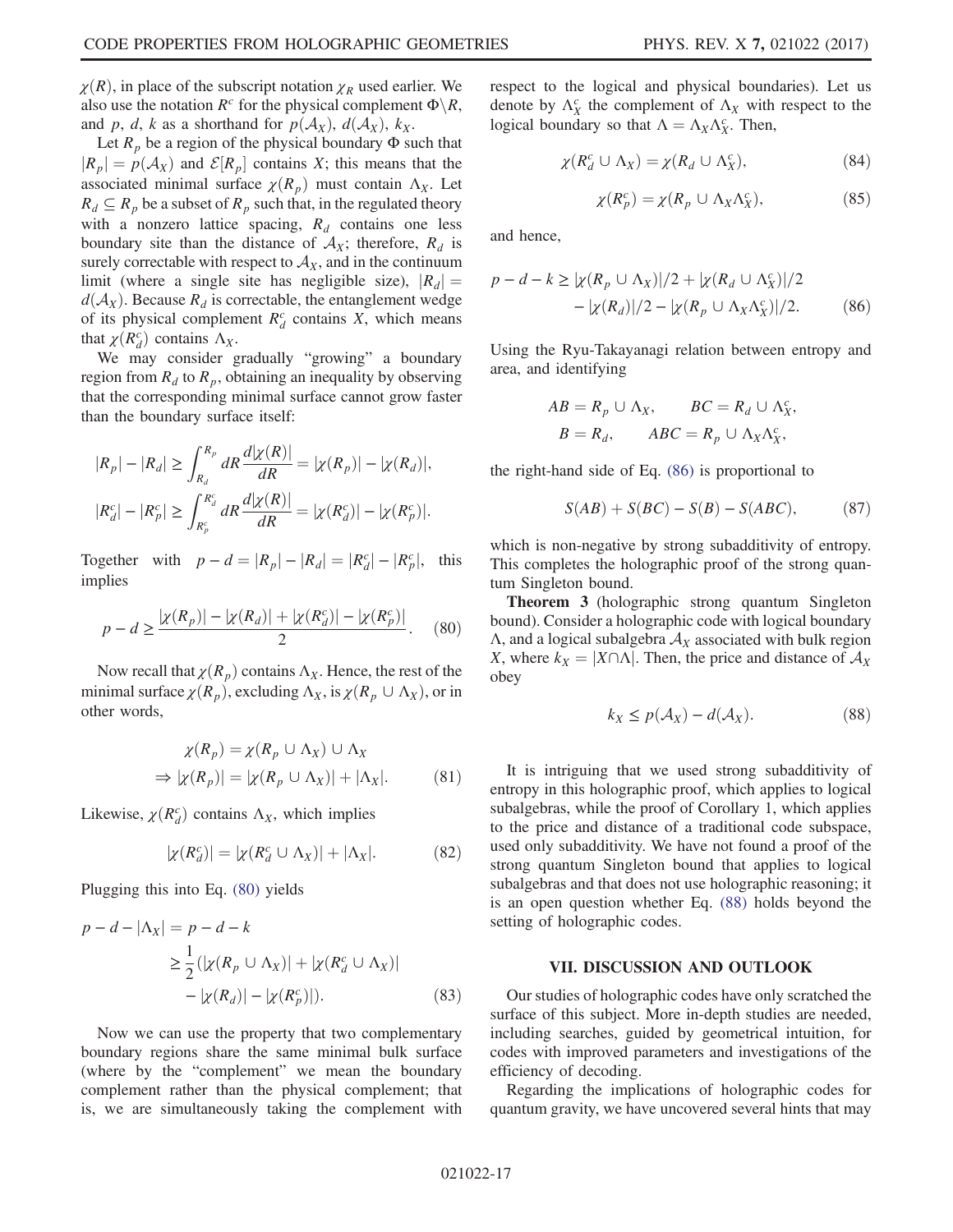help steer future research. We have seen that positive curvature of the bulk manifold can improve properties such as the code distance but at a cost—increasing distance is accompanied by enhanced nonlocality of the boundary system. The observation that the logical algebra of a bulk point has price equal to distance is a step toward characterizing bulk geometry using algebraic ideas, and we anticipate further advances in that direction. Uberholography, in bulk spacetimes with asymptotically negative curvature, illustrates how notions from quantum coding can elucidate the emergence of bulk geometry beyond the appearance of just one extra spatial dimension.

Following Refs. [\[1,10\]](#page-18-0), we have discussed boundary reconstruction of bulk physics using the formalism of OAQEC [\[5,6\]](#page-18-7), which captures salient features of holography. To make firmer contact with realistic  $AdS/CFT$ , this discussion should be extended to the setting of approximate OAQEC [\[42\].](#page-19-19) First steps in this direction have already been taken in Ref. [\[31\],](#page-19-20) a study of approximate erasure correction in the  $(1 + 1)$ -dimensional Ising CFT at very low temperatures, and in Ref. [\[32\],](#page-19-21) an investigation of approximate local correctability in a MERA network, which has polynomially decaying correlations on its boundary.

We are encouraged by recent progress connecting quantum error correction and quantum gravity, but much remains unclear. Most obviously, our discussion of the entanglement wedge and bulk reconstruction applies only to static spacetimes or very special spatial slices through dynamical spacetimes. Applying the principles of quantum coding to more general dynamical spacetimes is an important goal, which poses serious unresolved challenges.

#### ACKNOWLEDGMENTS

F. P. would like to thank Nicolas Delfosse, Henrik Wilming, and Jens Eisert for helpful discussions and comments. F. P. gratefully acknowledges funding provided by the Institute for Quantum Information and Matter, a NSF Physics Frontiers Center, with support from the Gordon and Betty Moore Foundation, as well as the Simons Foundation through the It from Qubit program and the FUB through the ERC project (TAQ). This research was supported in part by the National Science Foundation under Grant No. NSF PHY-1125915.

## APPENDIX: COMPARISON OF UBERHOLOGRAPHY DIMENSIONAL EXPONENT WITH EXPLICIT CODES

In Sec. [IV,](#page-11-0) we computed the universal fractal dimension  $\alpha \approx 0.786$  for a holographic code defined on the Poincaré disk, assuming that geometric complementarity and the entanglement wedge hypothesis are precisely satisfied. We may also define a fractal dimension for other code families, such as concatenated quantum codes or holographic tensor network codes. Choosing a particular logical algebra A (for example, the algebra of a logical qubit at the center of the bulk), let

$$
\alpha_p := \lim_{\ell \to \infty} \frac{\log p_\ell}{\log n_\ell}, \qquad \alpha_d := \lim_{\ell \to \infty} \frac{\log d_\ell}{\log n_\ell}, \quad \text{(A1)}
$$

where  $p_{\ell}$  and  $d_{\ell}$  are the price and distance of the logical algebra after  $\ell$  levels of concatenation or equivalent iteration. (If  $A$  is the algebra of local operators at the center of the bulk, then we may think of  $\ell$  as the radial distance from the center of the bulk to its boundary.) The "no free lunch" lemma ensures that  $\alpha_p \ge \alpha_d$ .

By a concatenated code, we mean a recursive hierarchy of codes within codes; these can be constructed in many ways. In the simplest case, we consider an  $[[n, 1, d]]$  code  $C<sub>i</sub>$ , with just one logical qubit, which has an encoder  $\mathcal{C}_1$ , with just one logical qubit, which has an encoder isometrically mapping one qubit to a block of  $n$  physical qubits. The code  $C_2$ , which has  $k = 1$  and length  $n_2 = n^2$ , is obtained by applying this encoder to each of the  $n$  physical qubits in  $C_1$ ; likewise, the code  $C_e$ , with length  $n^e$ , is obtained by applying the encoder to each of the  $n^{e-1}$  qubits in the code  $\mathcal{C}_{\ell-1}$ . The corresponding tensor network, with one logical qubit at its center, is a branching tree extending radially outward, in which each branch has  $n$  descendants.

Suppose that *n* is odd and the code  $C_1$  has the largest possible distance  $d = (n + 1)/2$ . The complementarity bound Eq. [\(25\)](#page-5-0) then implies that the price is  $p = d$ ; the full logical algebra can be supported on  $d$  of the  $n$  qubits, and all nontrivial logical Pauli operators have weight d. Therefore, all nontrivial logical operators of  $\mathcal{C}_{e}$  can be supported on  $d^e$  qubits, and all have weight  $d^e$ . We conclude that

$$
\alpha_p = \alpha_d = \frac{\log d}{\log n}.\tag{A2}
$$

As *n* increases,  $\alpha_p$  and  $\alpha_d$  approach 1 from below. Although the tensor network can be embedded in a plane, it does not approximate the geometry of the Poincaré disk, and its price and distance obey a different scaling law than we found in Sec. [IV.](#page-11-0)

A more complicated recursive encoding scheme, based on an  $[[n, k, d]]$  code  $C_1$  with  $k > 1$ , is depicted in Fig. [6](#page-18-8).<br>In this case, the  $C_k$  encoder mans k qubits to a block of n In this case, the  $C_1$  encoder maps k qubits to a block of n qubits. To build the code  $\mathcal{C}_{e}$ , we first assemble k copies of the code  $C_{\ell-1}$ , and then apply the  $k \to n$  encoder for  $C_1$ altogether  $n^{e-1}$  times, where each encoder acts on k qubits drawn from the  $k$  distinct copies. Each time we add another layer to the code, the number of encoded qubits increases by a factor of  $k$ , and the number of physical qubits increases by a factor of  $n$ ; therefore,

$$
n_{\ell} = n^{\ell}, \qquad k_{\ell} = k^{\ell}. \tag{A3}
$$

<span id="page-17-0"></span>However, in this case, the price and distance of  $\mathcal{C}_{e}$  are not so easy to calculate, though we can derive some simple bounds. When we add an additional layer to the code, each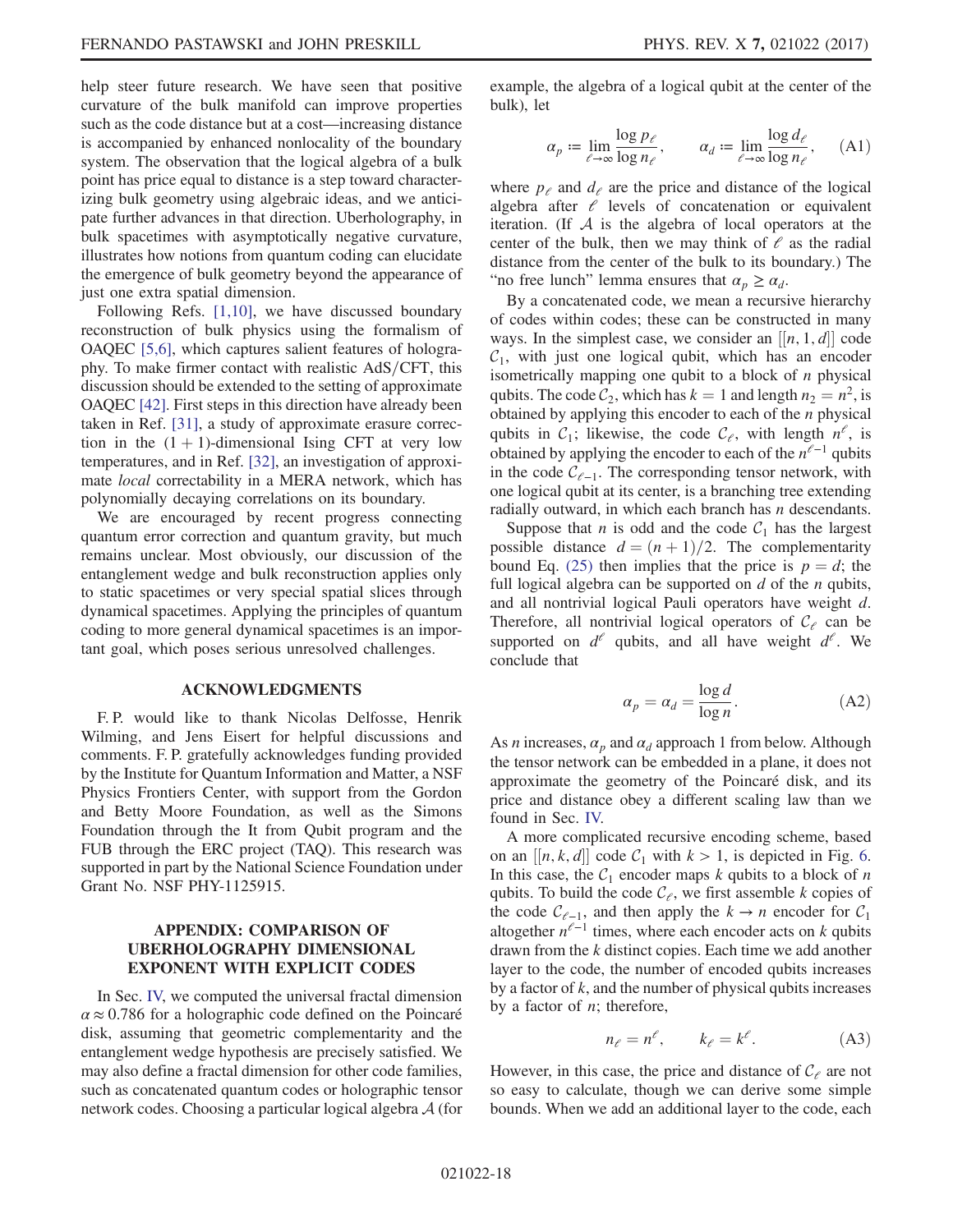<span id="page-18-8"></span>

FIG. 6. A recursive coding network to which Eqs. [\(A3\)](#page-17-0) and [\(A4\)](#page-18-9) apply, with logical qubits at the top and physical qubits at the bottom. To derive that the distance is bounded below by  $d^{\ell}$ and the price is bounded above by  $p^{\ell}$ , it suffices to observe that there is a unique "causal" path connecting each physical qubit to each logical qubit. Here, a [[4,2,2]] code (with the encoder drawn as a parallelogram) is concatenated to obtain a [[16,4,4]] code, and a causal path connecting a physical qubit to a logical qubit is highlighted.

nontrivial logical operator of  $C_{\ell-1}$  maps to a logical operator of  $C_e$  whose weight is at least d times larger; furthermore, if all logical operators of  $\mathcal{C}_{\ell-1}$  can be supported on  $w$  physical qubits, then at most  $pw$  qubits are needed to support all logical operators of  $C_{\ell}$ . We therefore have

$$
d^{\ell} \le d_{\ell} \le p_{\ell} \le p^{\ell}.\tag{A4}
$$

<span id="page-18-9"></span>However, to make a more precise statement about the price and distance of  $C_{\ell}$ , we need more information about the structure of  $C_1$ .

We may also consider the price and distance of holographic tensor network codes, which capture some of the features of full-blown  $AdS/CFT$  duality [\[2\]](#page-18-1). For example, we can tile the Poincaré disk with pentagons and associate a six-index "perfect tensor" with each pentagon, where each pentagon carries a single logical qubit. For this pentagon code, where  $A$  is the logical algebra of the central pentagon, we find that the price  $p_{\ell}(\mathcal{A})$  and distance  $d_{\ell}(\mathcal{A})$  are badly mismatched (where  $\ell$  denotes the graph distance from the central pentagon to the physical boundary of the tensor network). In fact, the distance  $d_{\ell}(\mathcal{A}) = 4$  is a constant independent of  $\ell$ , as explained in Sec. 5.6 of Ref. [\[2\];](#page-18-1) in other words, there are logical operators of weight 4 that act nontrivially on the central qubit. In contrast, we expect the price to scale as  $p_{\ell}(\mathcal{A}) = n_{\ell}^{\alpha_{p5}}$ <br>with 0.786 <  $\alpha_{\ell}$  < 1 (i.e., with an exponent larger than with  $0.786 < \alpha_{p5} < 1$  (i.e., with an exponent larger than the value attained in idealized holography). This upper bound may be derived using a discrete version of the holepunching approach, thereby explicitly constructing a subset of the physical boundary qubits for which the greedy algorithm of Ref. [\[2\]](#page-18-1) reaches the central tensor. It is more difficult to obtain lower bounds on  $p_e$ , as these cannot be witnessed by examples.

A nontrivial scaling exponent for the distance  $d_{\ell}(\mathcal{A})$  can be obtained if we thin out the logical qubits, replacing pentagons in the bulk by hexagons that carry no logical qubit index. (In such codes, the central qubit is well protected against erasure of a randomly chosen nonzero fraction of all the physical boundary qubits, as shown in Ref. [\[2\]](#page-18-1).) Codes with relatively sparse bulk logical qubits are better suited than the pentagon code for illustrating the ideas we have explored in this paper, where we have focused on the regime in which geometric entanglement dominates bulk entanglement. We may anticipate that holographic tensor network code families that mimic the geometry of the Poincaré disk will have a price-scaling exponent  $\alpha_p$  that approximates  $\alpha \approx 0.786$  from above and a distance-scaling exponent  $\alpha_d$  that approximates  $\alpha$  from below. We have confirmed this expectation by studying some examples, though we have no rigorous general argument.

- <span id="page-18-1"></span><span id="page-18-0"></span>[1] A. Almheiri, X. Dong, and D. Harlow, *Bulk Locality and* Quantum Error Correction in AdS/CFT, [J. High Energy](https://doi.org/10.1007/JHEP04(2015)163) [Phys. 04 \(2015\) 163.](https://doi.org/10.1007/JHEP04(2015)163)
- [2] F. Pastawski, B. Yoshida, D. Harlow, and J. Preskill, Holographic Quantum Error-Correcting Codes: Toy Models for the Bulk/Boundary Correspondence, [J. High Energy](https://doi.org/10.1007/JHEP06(2015)149) [Phys. 06 \(2015\) 149.](https://doi.org/10.1007/JHEP06(2015)149)
- <span id="page-18-3"></span><span id="page-18-2"></span>[3] P. Hayden, S. Nezami, X.-L. Qi, N. Thomas, M. Walter, and Z. Yang, Holographic Duality from Random Tensor Networks, [J. High Energy Phys. 11 \(2016\) 009.](https://doi.org/10.1007/JHEP11(2016)009)
- <span id="page-18-7"></span>[4] D. W. Kribs, R. Laflamme, and D. Poulin, Unified and Generalized Approach to Quantum Error Correction, [Phys.](https://doi.org/10.1103/PhysRevLett.94.180501) Rev. Lett. 94[, 180501 \(2005\).](https://doi.org/10.1103/PhysRevLett.94.180501)
- [5] C. Bény, A. Kempf, and D. W. Kribs, Quantum Error Correction of Observables, [Phys. Rev. A](https://doi.org/10.1103/PhysRevA.76.042303) 76, 042303 [\(2007\).](https://doi.org/10.1103/PhysRevA.76.042303)
- [6] C. Bény, A. Kempf, and D. W. Kribs, Generalization of Quantum Error Correction via the Heisenberg Picture, Phys. Rev. Lett. 98[, 100502 \(2007\)](https://doi.org/10.1103/PhysRevLett.98.100502).
- <span id="page-18-4"></span>[7] M. A. Nielsen and D. Poulin, Algebraic and Information-Theoretic Conditions for Operator Quantum Error Correction, Phys. Rev. A 75[, 064304 \(2007\).](https://doi.org/10.1103/PhysRevA.75.064304)
- <span id="page-18-5"></span>[8] W. Donnelly, B. Michel, D. Marolf, and J. Wien, Living on the Edge: A Toy Model for Holographic Reconstruction of Algebras with Centers, [arXiv:1611.05841.](http://arXiv.org/abs/1611.05841)
- <span id="page-18-6"></span>[9] A. Almheiri, X. Dong, and B. Swingle, *Linearity of Holo*graphic Entanglement Entropy, [J. High Energy Phys. 02](https://doi.org/10.1007/JHEP02(2017)074) [\(2017\) 074.](https://doi.org/10.1007/JHEP02(2017)074)
- [10] D. Harlow, The Ryu-Takayanagi Formula from Quantum Error Correction, [arXiv:1607.03901.](http://arXiv.org/abs/1607.03901)
- [11] D. Poulin, Stabilizer Formalism for Operator Quantum Error Correction, Phys. Rev. Lett. 95[, 230504 \(2005\).](https://doi.org/10.1103/PhysRevLett.95.230504)